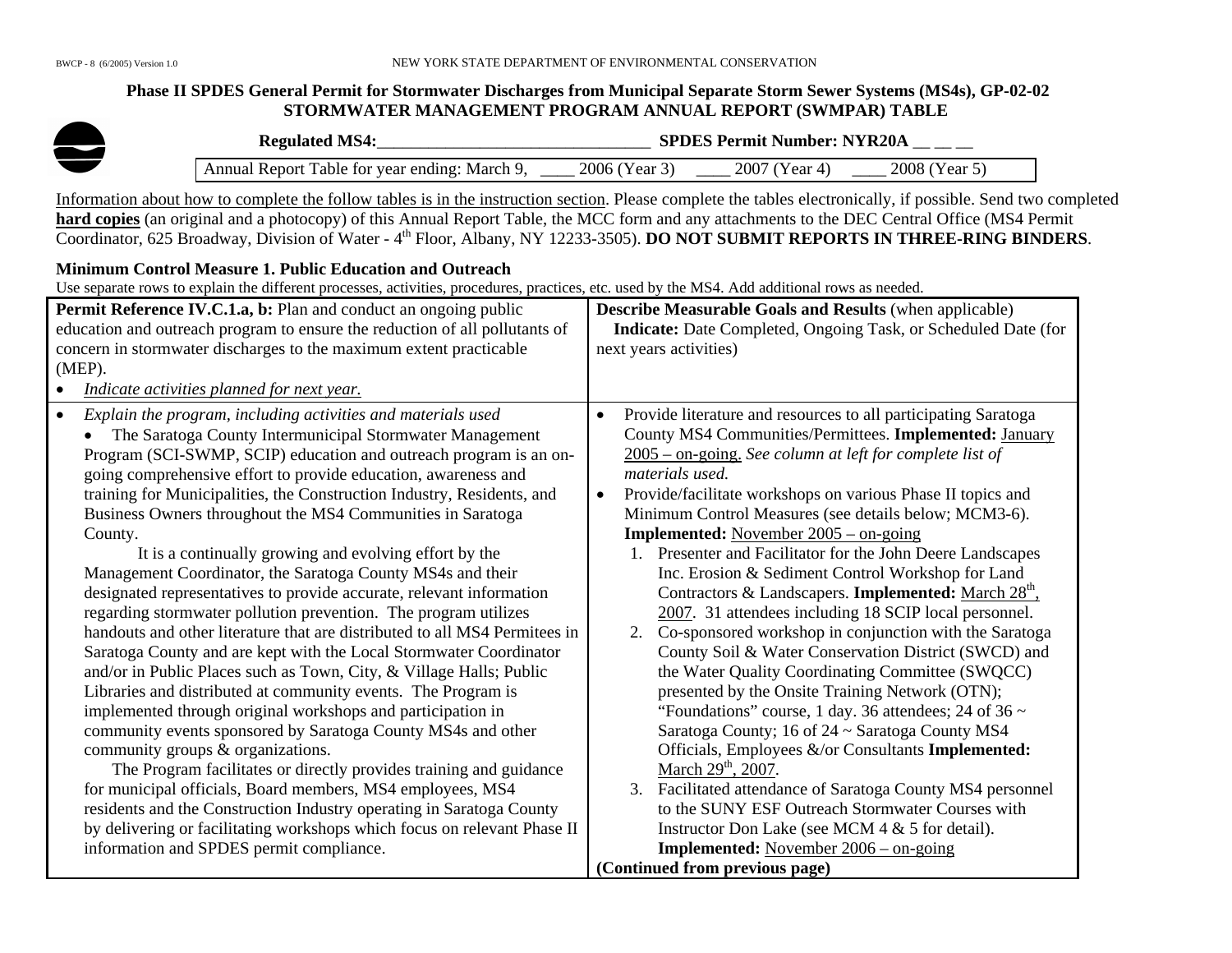### **(Continued from previous page)**

- $\bullet$  The Saratoga County Intermunicipal Stormwater Management Program (SCI-SWMP; SCIP) and all participants utilize the following U.S. EPA (EPA), NYS-DEC (DEC), Center for Watershed Protection (CWP), Hudson River Estuary Program (HREP) Non-point source pollution Education for Municipal Officials (NEMO), and Cornell Cooperative Extension (CCE) publications as public education tools for Residents and Business Owners:
	- 1. *Stormwater Runoff*: *From my Yard to Our Streams*; DEC
	- *2. Make your Home the Solution to Stormwater Pollution*; EPA/DEC
	- *3. After the Storm;* SCIP (customized; originally from EPA)
	- *4. How To Install: A Rain Barrel & A Rain Garden;* CWP
	- *5.* NEMO Program Fact Sheet 2*; Nonpoint Source Water Pollution*
	- *6.* NEMO Program Fact Sheet 4; *Strategies for Coping with Polluted Runoff*
	- *7.* NEMO Program Fact Sheet 6; *Asking the Right Questions: Raising the Issue of Polluted Runoff at a Public Meeting*
	- *8.* NEMO Clean Water/Starting in Your Home & Yard Fact Sheet 1; *What's the Big Deal About Water Quality*
	- *9.* NEMO Clean Water/Starting in Your Home & Yard Fact Sheet 2; *Managing Your Household Chemicals*
	- *10.* NEMO Clean Water/Starting in Your Home & Yard Fact Sheet 3; *Caring for Your Septic System*
	- *11.* NEMO Clean Water/Starting in Your Home & Yard Fact Sheet 5; *Conservation Landscaping for Water Quality*
	- *12.* NEMO Clean Water/Starting in Your Home & Yard Fact Sheet 6; *Animal Waste and Water Quality*
	- *13.* NEMO Clean Water/Starting in Your Home & Yard Fact Sheet 8; *Lawn Care the Environmentally Friendly Way*
	- *14. Phase II MS4 Permit Summary;* SCIP
	- *15. The Benefits of Doing the Right Thing* (Cornell Cooperative Extension Growline Newsletter Article); SCIP
	- *16. Organic Debris Management Policy Recommendation;* SCIP memo, April 2006
	- *17. Home Composting;* CCE
	- *18. Rain Gardens ~"How to" and Plant List*; CCE Onondaga County
- •The Saratoga County Intermunicipal Stormwater Management
- 4. Delivered an Annual Report Clinic to improve the clarity, accuracy, and effectiveness of Saratoga County MS4s' Annual Reporting (see MCM 2 for detail). **Executed:** April  $12^{th}$ , 2007
- 5. Delivered/Co-sponsored a regional Construction Site Erosion & Sediment Control Compliance Inspection Training Workshops (3) for local Code Enforcement personnel (See MCM 4 for detail). **Implemented:** June  $13^{th}$ , 19<sup>th</sup>, 28<sup>th</sup>, 2008
- 6. Delivered MCM 6 ~ Good Housekeeping/Pollution Prevention Program training and guidance to Saratoga County MS4 Highway & Public Works Departments. **Implemented:** September  $27<sup>th</sup>$ ,  $2007 - on$ -going.
- Г T/o Clifton Park & Halfmoon  $(28) \sim 9/27/2007$
- н T/o Malta  $(11) \sim 10/19/2007$
- н Saratoga County DPW (2); T/o Ballston (1); V/o Ballston Spa (1); T/o Charlton (2); T/o Milton (2); V/o Round Lake (2); *Foremen & Supervisors only* ~ 12/10/2007
- $\blacksquare$ T/o  $&$  V/o Waterford *Supervisors only* (4)  $\sim$  2/26/2008
- 7. Facilitated attendance of Saratoga County MS4 Officials, Board Members and Personnel to the Champlain Watershed Improvement Coalition of New York (CWICNY) 2007 North Country Stormwater Tradeshow & Conference. **Executed:** October 18<sup>th</sup>, 2007. 18 attendees.
- 8. Facilitated Saratoga County MS4 Personnel attendance to the SUNY-Delhi On Site Training Network (OTN) 3-day septic system training sponsored by the Champlain Watershed Improvement Coalition of New York (CWICNY). **Implemented:** November  $1<sup>st</sup>$ ,  $2<sup>nd</sup>$ , &  $3<sup>rd</sup>$ , 2007. 3 attendees
- 9. Facilitated Saratoga County MS4 Personnel attendance to the CPESC Exam Review Course. **Executed:** December  $12<sup>th</sup>$ , 2007. 4 attendees
- 10. Facilitated Saratoga County MS4 Personnel attendance to the ACF Environmental Geosynthetics Workshop sponsored by Albany County SWCD. **Executed:** December  $13<sup>th</sup>$ , 2007. 4 attendees

### **(Continued from previous page)**

 $\bullet$  Provide/facilitate Education and Outreach, in conjunction with the 16 Saratoga County MS4 Communities, targeting Residents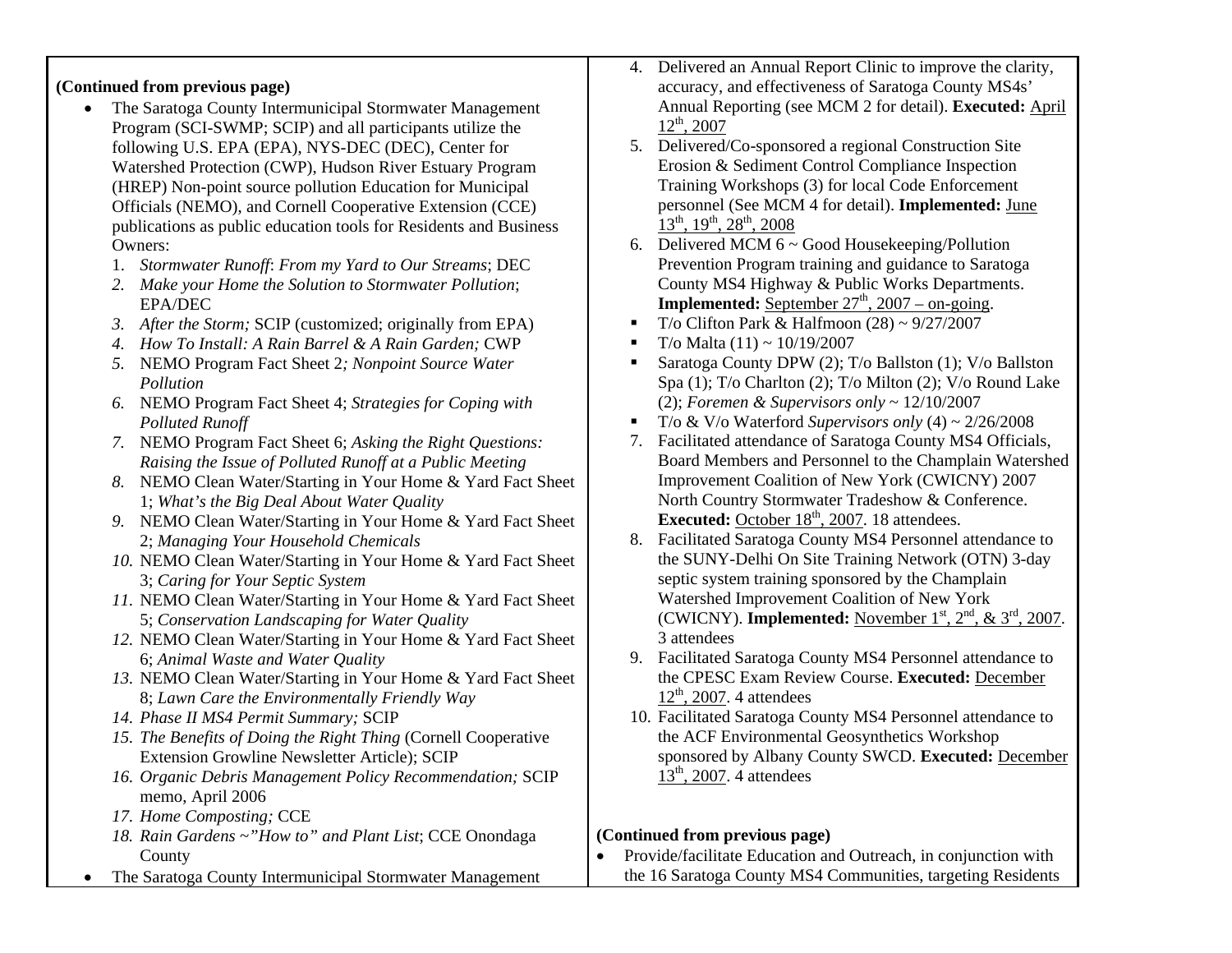Program (SCI-SWMP; SCIP) and all participants utilize the following U.S. EPA (EPA), NYS-DEC (DEC) or SCIP publications as public education tools for Municipal Governments/Officials/Employees:

## **(Continued from previous page)**

- 1. *Stormwater Regulation and the Construction Industry;* DEC, NYSWCD
- 2. *New York State Stormwater Resources on the Web;* Excerpt from the DEC Stormwater and Construction Toolbox pages, SCIP
- *3. NY SPDES General Permit GP-02-01 for Construction Activities: Stormwater Pollution Prevention Plan (SWPPP) Requirements by Land Use;* DEC
- *4. Saratoga County Intermunicipal Stormwater Management Program Management Summary;* SCIP
- *5. Stormwater Management Guidance for Local Official;* DEC
- *6. The Critical Path to Compliance;* DEC
- $\bullet$  The Saratoga County Intermunicipal Stormwater Management Program (SCI-SWMP; SCIP) and all participants utilize the following U.S. EPA (EPA), NYS-DEC (DEC) or SCIP publications as public education tools for Contractors and Developers working in Saratoga County:
	- 1. *Stormwater Regulation and the Construction Industry;* DEC, NYSWCD
	- 2. *New York State Stormwater Resources on the Web;* URL pages of the DEC Stormwater and Construction Toolbox websites, **SCIP**
	- *3. NY SPDES General Permit GP-02-01 for Construction Activities: Stormwater Pollution Prevention Plan (SWPPP) Requirements by Land Use;* DEC
	- 4. *Stormwater Quick Tips for the Construction Industry;* DEC
- • The SCIP maintains a website which acts as an all-access clearinghouse for information relevant to stormwater management, pollution prevention, and the protection of local water resources. The website is also organized by target audience and each section of the website has resources and links to other websites relevant to each target audience. All information presented on the website originates from the U.S. EPA, NYS-DEC, other Federal and State Agencies or from credible, respected Academic or NGO sources (ex., Univ. of Maryland *NEMO Program*, The Center for Watershed Protection, the Stormwater Managers Resource Center, etc.) at: [www.saratogastormwater.org](http://www.saratogastormwater.org/)

(see details below). **Implemented:** April 2006 – on-going

- Conducted a workshop facilitated by the Town of Charlton Environmental Management Committee for the "Charlton Seniors" regarding the Phase II program and stormwater pollution prevention. **Executed:** April 11, 2007. 19 attendees.
- Presenter and Vendor at the Saratoga Environmental Expo; Saratoga Springs City Center. **Executed:** April 13 – 15, 2007. 5200 attendees.
- Presentation to Clifton Park Country Garden Club on Rain Gardens and stormwater pollution prevention. **Executed:** June 19, 2007. 12 attendees.
- Installed 50 drain markers in the Village of Ballston Spa in cooperation with the Village Board of Trustees, Village DPW, and The Waldorf School of Saratoga Springs (See MCM 2 for project detail). **Implemented:**  July  $2007 -$  on-going
- • Maintained a display and booth at the County Fair in conjunction with the Saratoga County SWCD & WQCC. Raffled off 3 Rain Barrels (72 entrants). **Executed:** July  $17 - 22^{nd}$ , 2007. Approx. 80,000 Fair attendees
- •Maintained a vendor booth at the  $3<sup>rd</sup>$  Annual Hudson-Fest at Hudson Crossing on Lock 5 Island; Schuylerville, NY **Executed:** September 15, 2007. Estimated 200-250 attendees.
- Provide/facilitate workshops for the Construction Industry operating within the jurisdiction of the 16 Saratoga County MS4 Communities (see details below; MCM 4 & 5). **Implemented:**  March 2006 – on-going
	- 1. Presenter and Facilitator for the John Deere Landscapes Inc. Erosion & Sediment Control Workshop for Land Contractors & Landscapers. **Implemented:** March 28, 2007. 31 attendees.

# **(Continued from previous page)**

•

2. Sponsor, Presenter and Facilitator of a workshop for the construction industry focusing on Erosion & Sediment Control, stormwater regulatory compliance and SWPPP implementation in cooperation with Ken Barber of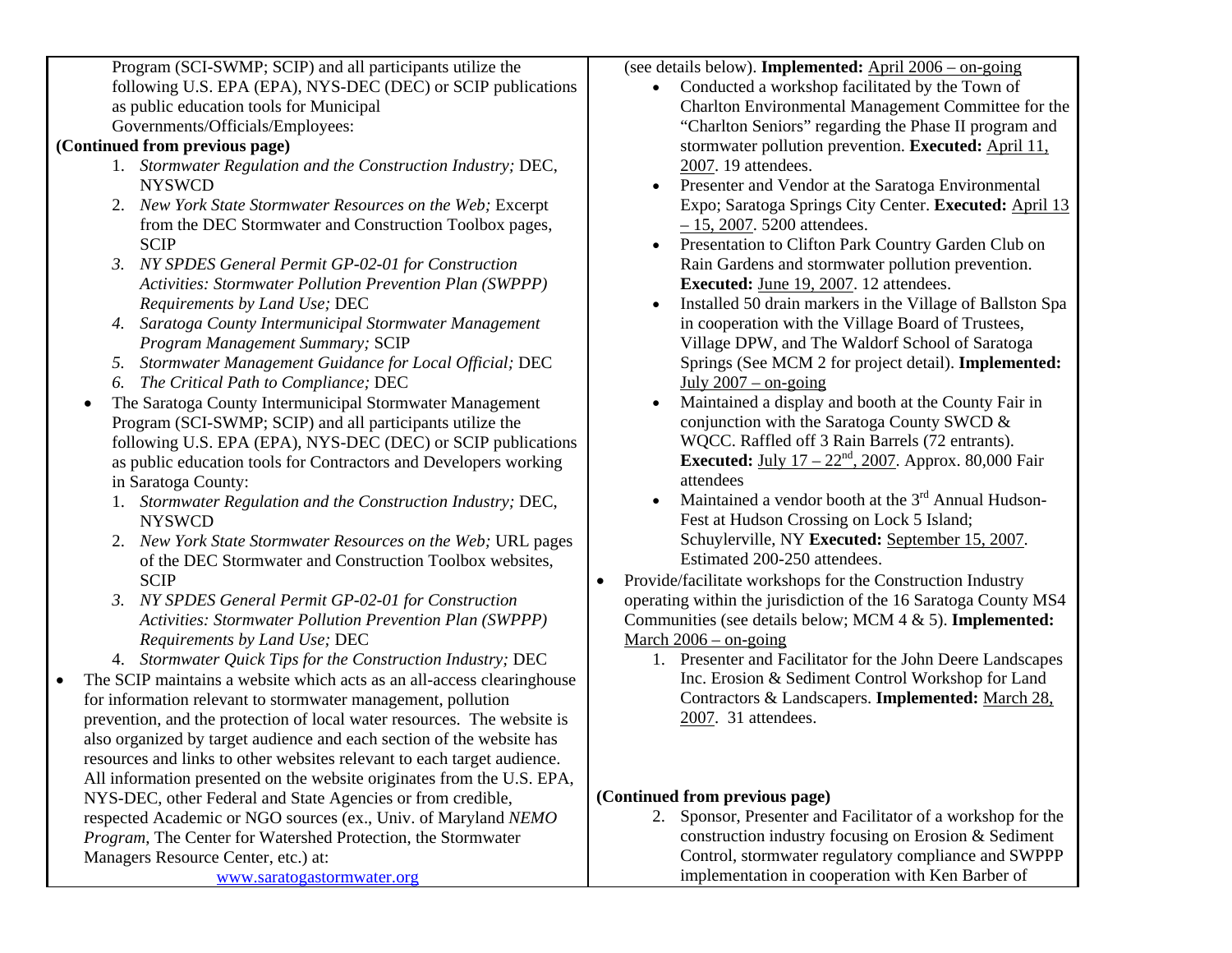Barber Stormwater Management Inc. **Executed:** June  $7<sup>th</sup>$ , 2007. 15 attendees.

• Implement outreach & education campaign to local business owners through local Business Owners Associations.

**Implemented:** September 2007 – on-going

1. Presentation to the Ballston Spa Business & Professional Association RE: Drain Marker Project and Intermunicipal Program. **Executed:** September 17, 2007.

## **(Continued from previous page)**

- • The SCIP maintains (annually) a booth at the Saratoga County Fair where SCIP Management Coordinator/Intermunicipal Program contact information; residential Stormwater BMP literature, a demonstration Rain Garden and Rain Barrel are on display. Displays were constructed and are maintained cooperatively with the Saratoga County Water Quality Coordinating Committee and the SWCD. The display uses EPA and NYS-DEC publications as well as handouts describing the Saratoga County Intermunicipal Stormwater Management Program.
- • *Identify the personnel or outside organization conducting the activity.* The SCIP *Public Education and Outreach* program is a joint effort by both designated Saratoga County MS4 Representatives (personnel, consultants, and appointed & elected officials) and the Management Coordinator. Program implementation is accomplished through initiatives that are conceived of by the group in response to apparent opportunity or need and implemented by the Coordinator and the designated representatives of all or some of the involved communities, as the project demands. Consensus for action is reached through open discussion during monthly meetings of the Management Coordinator and Designated Saratoga County MS4 personnel where SCIP objectives and activities are discussed and agreed upon before being implemented.

| <b>Additional Techniques</b> | <b>Describe Measurable Goals and Results (when applicable)</b><br>Indicate: Date Completed, Ongoing Task, or Scheduled Date (for<br>next years activities) |
|------------------------------|------------------------------------------------------------------------------------------------------------------------------------------------------------|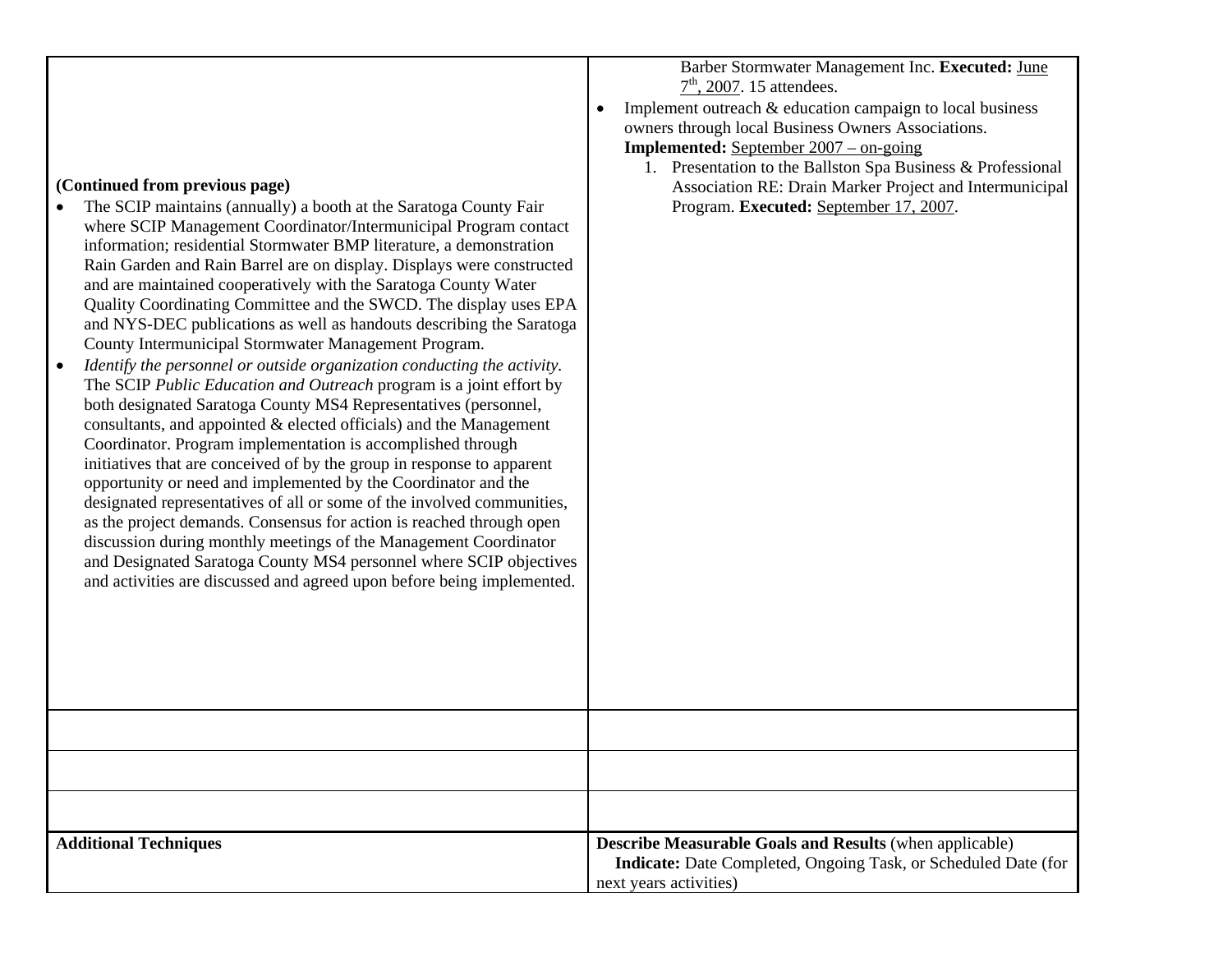**Explain any changes or additions to the Permit Referenced Activities / Techniques, Measurable Goals and / or Scheduled Dates above and provide a reason(s) for the change:** As was noted in the Year-2 Annual Report the Saratoga County Intermunicipal Stormwater Management Program has been developed and implemented to facilitate a County-wide Stormwater Program for all Saratoga County MS4s. The participants are held in a legally binding agreement with the Department of Environmental Conservation and the State of New York as recipients of Water Quality Improvement Project funding. Each member of the Program has clearly defined obligations and deliverables that are detailed in the Project Work Plans of the grants awarded to date.

The goal of the program is to provide comprehensive education and outreach programming and activities through Saratoga County Cornell Cooperative Extension and the office of the Management Coordinator. Further goals of the Program are to provide resources, facilitation, and activities for all participants under each of the Permit's "Minimum Control Measures" such needs are identified by the Management Coordinator and Representatives of the Local MS4s. All activities, resources, and facilitation work are done under the umbrella of this program with no distinction being made between local and County-wide audiences as efforts and activities must often be conducted at the local level. Therefore all education activities and efforts of the Intermunicipal Program are listed above and will be used by the Saratoga County MS4 Municipalities as an addendum to their respective Year-4 and subsequent Annual Reports. It is the responsibility of local Permittees to define the nature and level of their participation in training events and activities for Municipal Officials and Personnel. Attendance lists have been provided to all participants to facilitate more accurate reporting of local participation.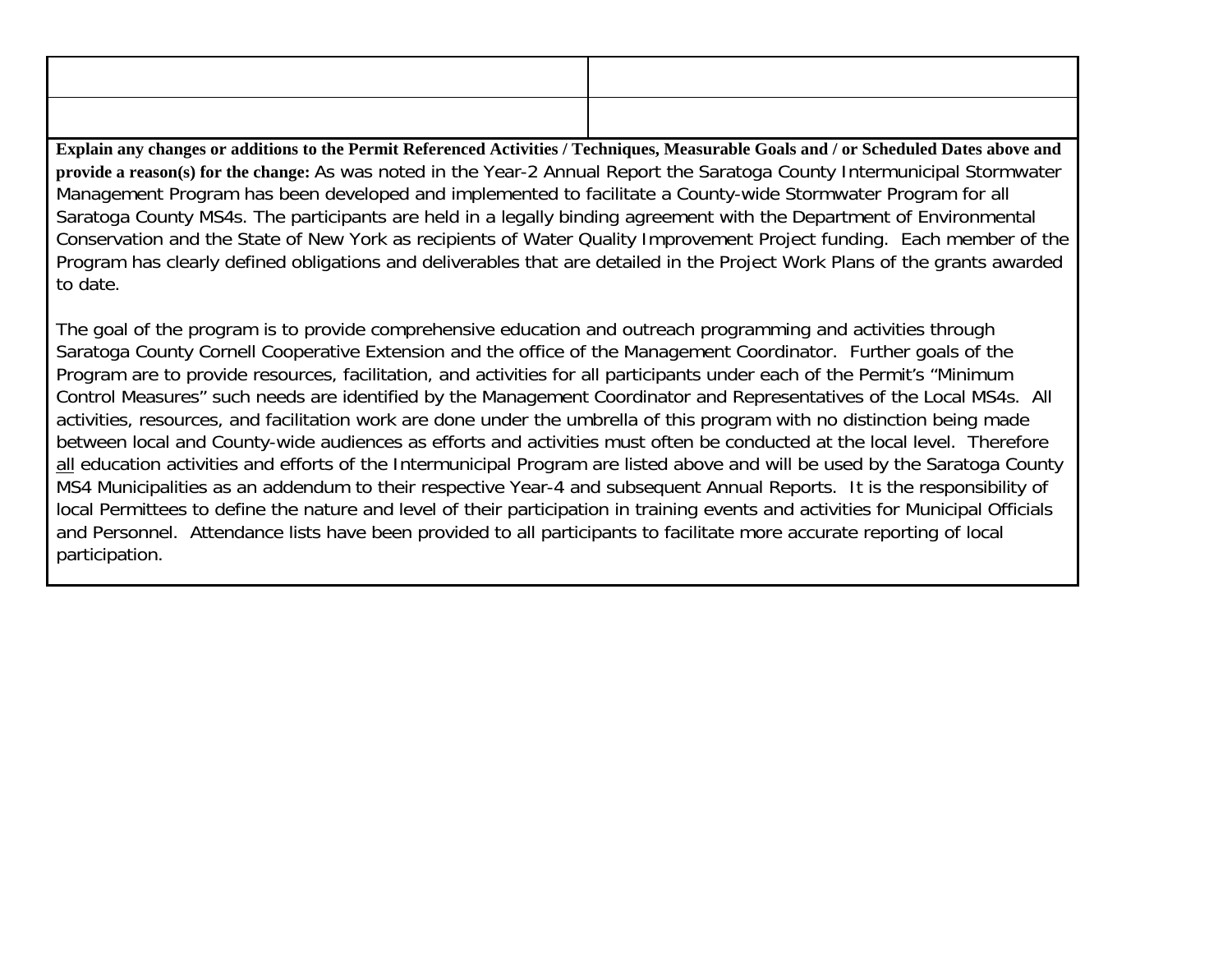#### **Minimum Control Measure 2. Public Involvement/Participation**

Use separate rows to explain the different processes, activities, procedures, practices, etc. used by the MS4. Add additional rows as needed.

| Osc separate rows to explain the unicient processes, activities, procedures, praetices, etc. used by the MD4. Adu adultional rows as heculu.<br>Permit Reference IV.C.2.c.iii.: Design and conduct a public involvement / | <b>Describe Measurable Goals and Results (when applicable)</b>            |                            |  |
|---------------------------------------------------------------------------------------------------------------------------------------------------------------------------------------------------------------------------|---------------------------------------------------------------------------|----------------------------|--|
| participation program.                                                                                                                                                                                                    | Indicate: Date Completed, Ongoing Task, or Scheduled Date (for            |                            |  |
|                                                                                                                                                                                                                           | next years activities)                                                    |                            |  |
| Indicate activities planned for next year.                                                                                                                                                                                |                                                                           |                            |  |
|                                                                                                                                                                                                                           |                                                                           |                            |  |
| Describe activities that the MS4 has/will undertake to provide program<br>$\bullet$                                                                                                                                       | Installed 50 drain markers in the Village of Ballston Spa in<br>$\bullet$ |                            |  |
| access to interested individuals and to gather needed input.                                                                                                                                                              | cooperation with the Village Board of Trustees, Village DPW,              |                            |  |
| The SCIP continuously looks for partnership activities with interested groups                                                                                                                                             | and The Waldorf School of Saratoga Springs (See MCM 2 for                 |                            |  |
| and individuals to become involved in stormwater programming and activities                                                                                                                                               | project detail). <b>Implemented:</b> July $2007 -$ on-going               |                            |  |
| across the County and within specific municipalities.                                                                                                                                                                     |                                                                           |                            |  |
|                                                                                                                                                                                                                           |                                                                           |                            |  |
|                                                                                                                                                                                                                           |                                                                           |                            |  |
| Permit Reference IV.C.2.a, f: Develop procedures to provide public notice about and access to documents and information in a manner that complies                                                                         |                                                                           |                            |  |
| with state and local public notice requirements. Describe procedures below and state the methods used to publicize the AR public presentation.                                                                            |                                                                           |                            |  |
|                                                                                                                                                                                                                           |                                                                           |                            |  |
|                                                                                                                                                                                                                           |                                                                           |                            |  |
| Permit Reference IV.C.2.e: Public presentation of; f: summary of comments received on; and g: intended response to comments on the SWMPAR.                                                                                |                                                                           |                            |  |
| Summarize attendance at the public presentation of the Annual Report. Include number of attendees and who was represented:                                                                                                |                                                                           |                            |  |
|                                                                                                                                                                                                                           |                                                                           |                            |  |
| <b>Comments on Annual Report Meeting</b>                                                                                                                                                                                  | <b>Date of Annual Report Meeting:</b>                                     | <b>Approximate Date of</b> |  |
| No public comments received on Annual Report.                                                                                                                                                                             |                                                                           | <b>Meeting Next Year:</b>  |  |
| Comments received. Attach summary of comments and intended                                                                                                                                                                |                                                                           |                            |  |
|                                                                                                                                                                                                                           |                                                                           |                            |  |
| responses.                                                                                                                                                                                                                |                                                                           |                            |  |
| <b>Additional Techniques</b>                                                                                                                                                                                              | <b>Describe Measurable Goals and Results (when applicable)</b>            |                            |  |
|                                                                                                                                                                                                                           | Indicate: Date Completed, Ongoing Task, or Scheduled Date (for            |                            |  |
|                                                                                                                                                                                                                           | next years activities)                                                    |                            |  |
|                                                                                                                                                                                                                           |                                                                           |                            |  |
|                                                                                                                                                                                                                           |                                                                           |                            |  |
| Explain any changes or additions to the Permit Referenced Activities / Techniques, Measurable Goals and / or Scheduled Dates above and                                                                                    |                                                                           |                            |  |
|                                                                                                                                                                                                                           |                                                                           |                            |  |

GP-02-02 Annual Report Tables<br>
Municipality: Permit Number: NYR20A \_\_\_ Permit Number: NYR20A \_\_\_ Permit Number: NYR20A  $_{---}$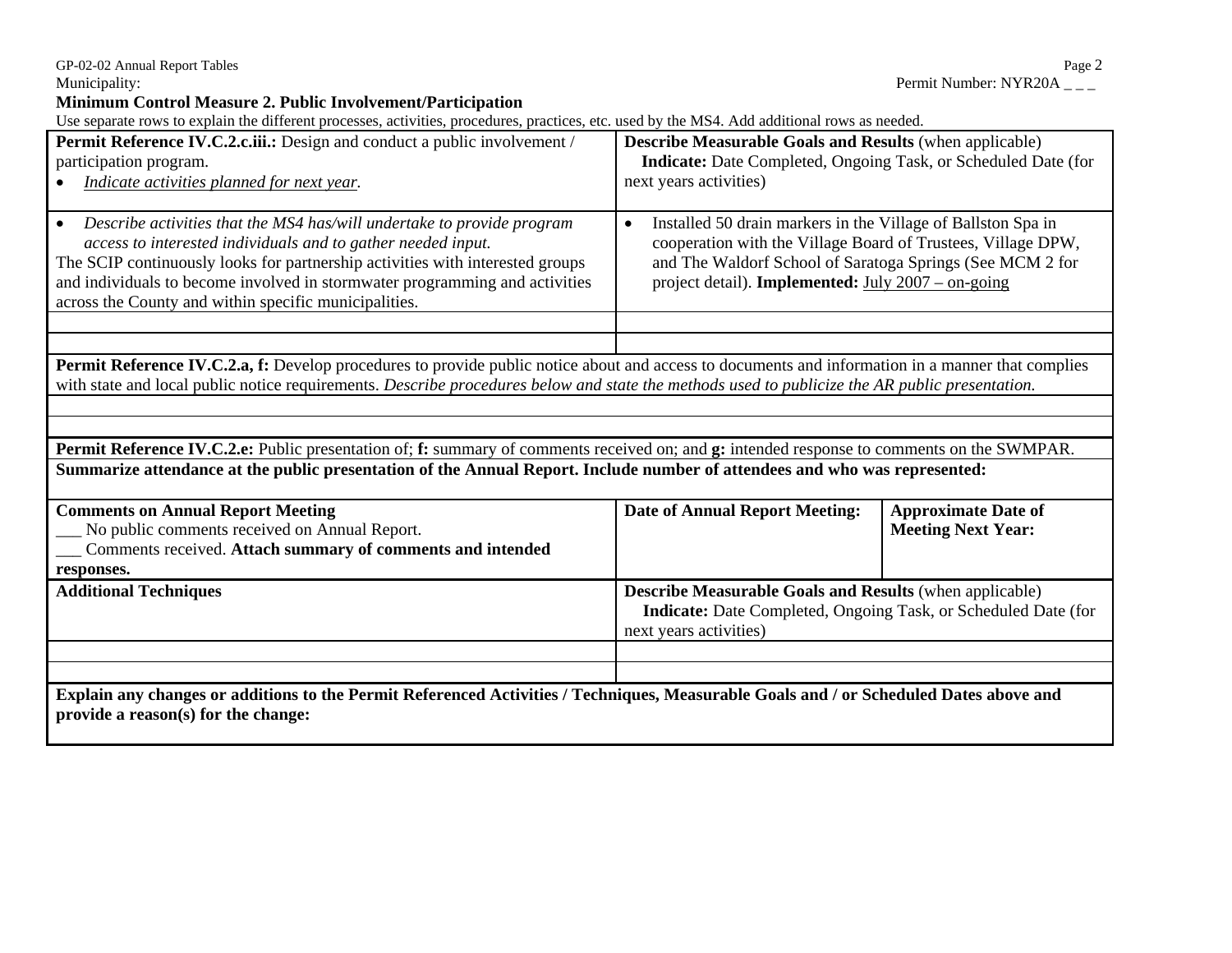GP-02-02 Annual Report Tables Page 3

**Minimum Control Measure 3. Illicit Discharge Detection and Elimination (IDDE)** 

Use separate rows to explain the different processes, activities, procedures, practices, etc. used by the MS4. Add additional rows as needed.

| Permit Reference IV.C.3.a: Develop, implement and enforce a program to<br>detect, identify and eliminate illicit discharges, including illegal dumping, into<br>the MS4.<br>Revise as procedures are updated.<br>Identify personnel or outside organization conducting the activities<br>Explain the activities and procedures used to meet this requirement this<br>$\bullet$<br>year and planned for next year.<br>The SCIP has provided access to a number of IDDE resources to aid in<br>developing implementing, and enforcing local IDDE programming. This<br>includes the Center for Watershed Protection's Outfall Reconnaissance<br>Inventory (ORI) form (for a record of outfall inspections); the CWP IDDE<br>Manual (w/full appendices); and will continue to provide additional information<br>as needs arise.<br>The SCIP plans, participates in, or sponsors workshops or other events to train<br>relevant MS4 personnel on aspects of illicit discharges, their identification and<br>elimination. The SCIP, in so doing, also promotes these events and activities,<br>whenever possible, to other private sector professionals for the same purpose.<br>In Year-5, because of its rural make-up and fact that many MS4 areas within<br>Saratoga County are not serviced by the Saratoga County Sewer District 1,<br>leachate from On Site or Septic sanitary waste systems are a prominent concern.<br>To properly conduct outfall inspections and enforcement of the adopted IDDE<br>Law such training is an integral part of some local programs. | <b>Describe Measurable Goals and Results (when applicable)</b><br>Indicate: Date Completed, Ongoing Task, or Scheduled Date (for<br>next years activities)<br>Example measurable goals: number of illicit discharges<br>detected; number of illicit discharges eliminated.<br>Co-sponsored workshop in conjunction with the Saratoga<br>$\bullet$<br>County Soil & Water Conservation District (SWCD) and the<br>Water Quality Coordinating Committee (SWQCC)<br>presented by the Onsite Training Network (OTN);<br>"Foundations" course, 1 day. 36 attendees; 24 of 36 $\sim$<br>Saratoga County; 16 of 24 ~ Saratoga County MS4<br>Officials, Employees &/or Consultants Implemented:<br>March 29 <sup>th</sup> , 2007.<br>Facilitated Saratoga County MS4 Personnel attendance to<br>the SUNY-Delhi On Site Training Network (OTN) 3-day<br>septic system training sponsored by the Champlain<br>Watershed Improvement Coalition of New York<br>(CWICNY). Implemented: November $1st$ , $2nd$ , $\& 3rd$ , 2007.<br>3 attendees<br>2-day IDDE Identification and track-down workshop in<br>cooperation with DEC Region 5 DOW, CWICNY,<br>Skidmore College, and SUNY-ESF Outreach; Presenters:<br>Don Lake (SUNY ESF), Andy Sansone (Monroe County,<br>NY); and one local case study presented by the involved |
|------------------------------------------------------------------------------------------------------------------------------------------------------------------------------------------------------------------------------------------------------------------------------------------------------------------------------------------------------------------------------------------------------------------------------------------------------------------------------------------------------------------------------------------------------------------------------------------------------------------------------------------------------------------------------------------------------------------------------------------------------------------------------------------------------------------------------------------------------------------------------------------------------------------------------------------------------------------------------------------------------------------------------------------------------------------------------------------------------------------------------------------------------------------------------------------------------------------------------------------------------------------------------------------------------------------------------------------------------------------------------------------------------------------------------------------------------------------------------------------------------------------------------------------------------------------------|------------------------------------------------------------------------------------------------------------------------------------------------------------------------------------------------------------------------------------------------------------------------------------------------------------------------------------------------------------------------------------------------------------------------------------------------------------------------------------------------------------------------------------------------------------------------------------------------------------------------------------------------------------------------------------------------------------------------------------------------------------------------------------------------------------------------------------------------------------------------------------------------------------------------------------------------------------------------------------------------------------------------------------------------------------------------------------------------------------------------------------------------------------------------------------------------------------------------------------------------------------------------------------------------------------------|
|                                                                                                                                                                                                                                                                                                                                                                                                                                                                                                                                                                                                                                                                                                                                                                                                                                                                                                                                                                                                                                                                                                                                                                                                                                                                                                                                                                                                                                                                                                                                                                        |                                                                                                                                                                                                                                                                                                                                                                                                                                                                                                                                                                                                                                                                                                                                                                                                                                                                                                                                                                                                                                                                                                                                                                                                                                                                                                                  |
|                                                                                                                                                                                                                                                                                                                                                                                                                                                                                                                                                                                                                                                                                                                                                                                                                                                                                                                                                                                                                                                                                                                                                                                                                                                                                                                                                                                                                                                                                                                                                                        | local personnel. Planned execution: June $12^{th}$ & $13^{th}$ , 2008                                                                                                                                                                                                                                                                                                                                                                                                                                                                                                                                                                                                                                                                                                                                                                                                                                                                                                                                                                                                                                                                                                                                                                                                                                            |
| <b>Permit Reference IV.C.3.b:</b> Develop and maintain a map showing the location<br>of all outfalls and the names and location of all waters of the US that receive<br>discharges from outfalls. Explain activities performed this year and planned for<br>next year, including work on the following IDDE guidance prerequisites:<br>field verification of outfall locations;<br>$\bullet$<br>mapping all inter-municipal subsurface conveyances;<br>$\bullet$<br>delineating storm sewershed; and<br>$\bullet$<br>developing and retaining MS4 mapping as needed to find the source and<br>$\bullet$<br>identify illicit discharges. State if maps are in GIS.                                                                                                                                                                                                                                                                                                                                                                                                                                                                                                                                                                                                                                                                                                                                                                                                                                                                                                      | <b>Describe Measurable Goals and Results (when applicable)</b><br>Indicate: Date Completed, Ongoing Task, or Scheduled Date (for<br>next years activities)<br>Example measurable goals: percent of outfalls mapped                                                                                                                                                                                                                                                                                                                                                                                                                                                                                                                                                                                                                                                                                                                                                                                                                                                                                                                                                                                                                                                                                               |
|                                                                                                                                                                                                                                                                                                                                                                                                                                                                                                                                                                                                                                                                                                                                                                                                                                                                                                                                                                                                                                                                                                                                                                                                                                                                                                                                                                                                                                                                                                                                                                        |                                                                                                                                                                                                                                                                                                                                                                                                                                                                                                                                                                                                                                                                                                                                                                                                                                                                                                                                                                                                                                                                                                                                                                                                                                                                                                                  |

Municipality: Permit Number: NYR20A \_ \_ \_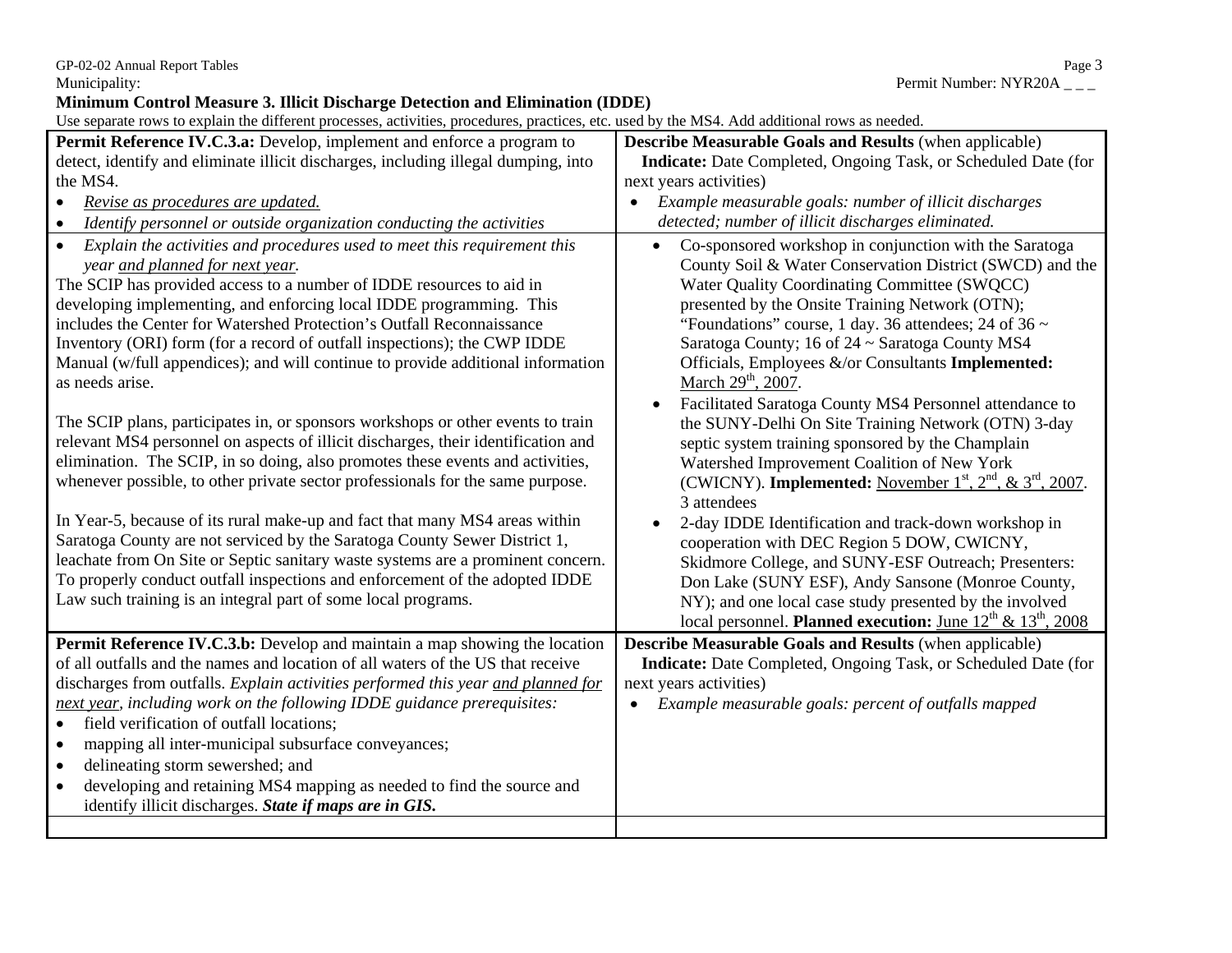GP-02-02 Annual Report Tables Page 4

### **Minimum Control Measure 3. Illicit Discharge Detection and Elimination (IDDE) Regulatory Mechanism**

| Permit Reference IV.C.3.c: Prohibit, through an ordinance, local law or other regulatory mechanism, illicit discharges into the MS4. The MS4s have |                                                                        |  |  |
|----------------------------------------------------------------------------------------------------------------------------------------------------|------------------------------------------------------------------------|--|--|
| until year 5 to complete the local law work. See the instructions for information about completing this section.                                   |                                                                        |  |  |
| Does the MS4 have the legal authority to enact ordinances, local laws or                                                                           | No (go to ADDENDUM 1)                                                  |  |  |
| other regulatory mechanisms?                                                                                                                       | Yes (complete questions below)                                         |  |  |
| <b>Assessment of Regulatory Mechanism (Local Code)</b>                                                                                             |                                                                        |  |  |
| 1) When was this assessment completed or planned to be completed?                                                                                  | Date completed:                                                        |  |  |
|                                                                                                                                                    | Not yet completed (proceed to Permit Reference IV.C.3.e)               |  |  |
|                                                                                                                                                    | Plan to complete for reporting in year: $\_\_4$ ; $\_\_5$ .            |  |  |
| 2) Is there an existing ordinance, local law or other regulatory mechanism?                                                                        | No (go to question 5)                                                  |  |  |
|                                                                                                                                                    | Yes                                                                    |  |  |
| 3) Does the existing regulatory mechanism prohibit illicit discharges as                                                                           | No (amendments needed)                                                 |  |  |
| required by the MS4 Permit?                                                                                                                        | Yes                                                                    |  |  |
| 4) Does the existing regulatory mechanism include enforcement authorities                                                                          | No (amendments needed)                                                 |  |  |
| and procedures as required by the MS4 Permit?                                                                                                      | Yes                                                                    |  |  |
| <b>Development of Regulatory Mechanism (Local Codes)</b>                                                                                           |                                                                        |  |  |
| 5) When was this work completed or planned to be completed?                                                                                        | Date completed:                                                        |  |  |
|                                                                                                                                                    | Not yet completed (proceed to Permit Reference IV.C.3.e)               |  |  |
|                                                                                                                                                    | Plan to complete work below for reporting in year: ___4; __<br>5.      |  |  |
| 6) If you answered 'No' to question 1, 2 or 3, what regulatory mechanism                                                                           | NYS IDDE Model Law in its entirety                                     |  |  |
| or amendments will be adopted to meet the MS4 permit requirements?                                                                                 | Selected NYS IDDE Model Law articles adopted as amendments to          |  |  |
|                                                                                                                                                    | existing code(s) that are equivalent to the NYS IDDE Model Law         |  |  |
|                                                                                                                                                    | MS4 will write language equivalent to NYS IDDE Model Law               |  |  |
|                                                                                                                                                    |                                                                        |  |  |
| 7) If you answered 'No' to question 1, 2 or 3, has a list of needed changes to                                                                     | $\mathbf{N}\mathbf{o}$                                                 |  |  |
| local codes been developed for adoption of the regulatory mechanism?                                                                               | $\frac{1}{2}$ Yes, list the <b>local code(s)</b> that will be changed: |  |  |
|                                                                                                                                                    |                                                                        |  |  |
|                                                                                                                                                    |                                                                        |  |  |
| 8) If the existing regulatory mechanism does not require amendments, what                                                                          | __ NYS IDDE Model Law in its entirety                                  |  |  |
| language is in the mechanism?                                                                                                                      | __ Selected NYS IDDE Model Law articles adopted as amendments to       |  |  |
|                                                                                                                                                    | existing code(s) that are equivalent to the NYS IDDE Model Law         |  |  |
|                                                                                                                                                    | Language equivalent to NYS IDDE Model Law                              |  |  |
| 9) What was the date or is the planned date of local law adoption?                                                                                 | Date:                                                                  |  |  |
| 10) Provide a web address if adopted local law can be found on a web site.                                                                         | Web Address:                                                           |  |  |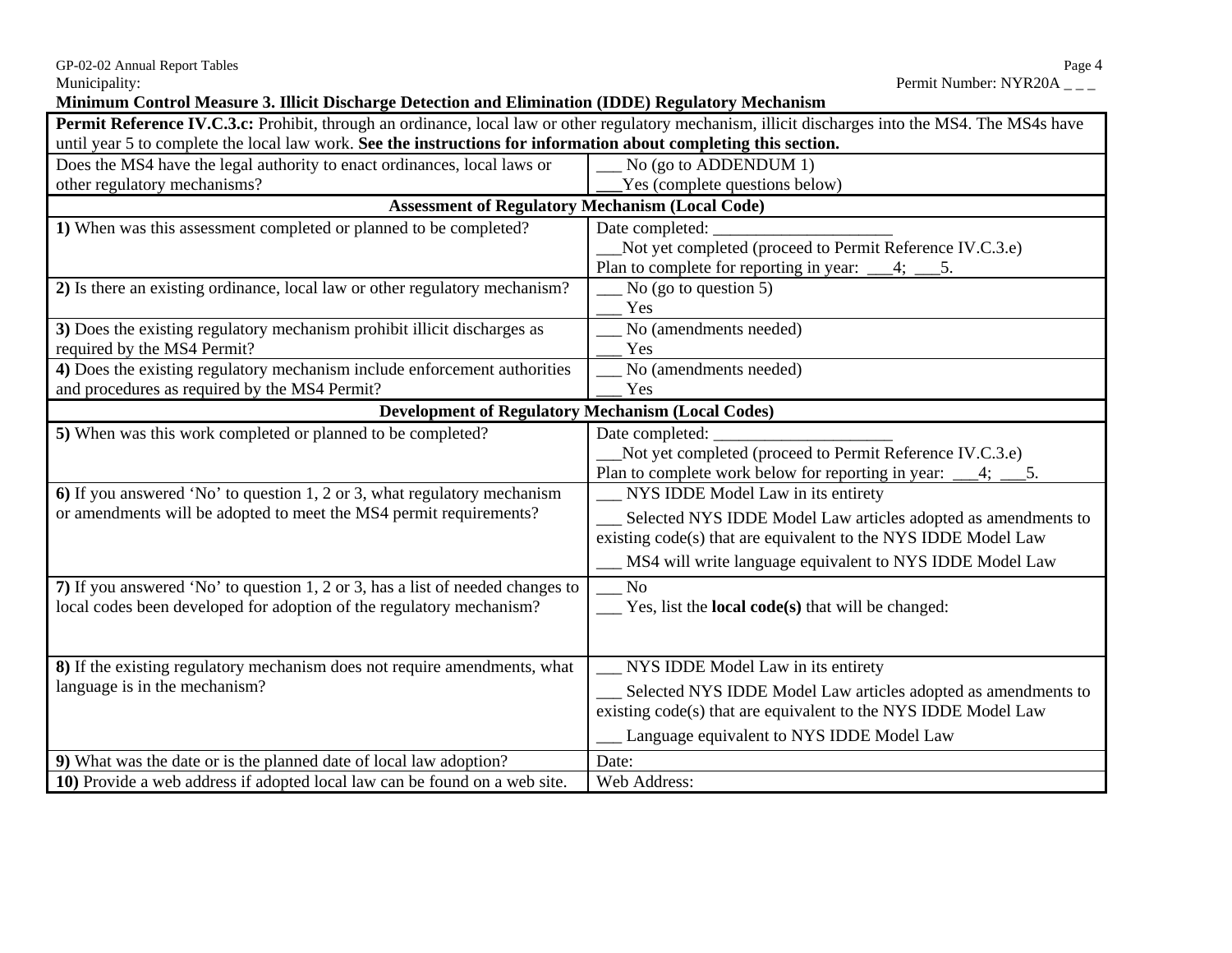| Use separate rows to explain the different processes, activities, procedures, practices, etc. used by the MS4. Add additional rows as needed.                                                                                                                                                                                                                                                                                                                                                                                                                                                                                                                                                                                                                                                                                                               |                                                                                                                                                                                                                                                                                                                                                                                                                                                                                                                                                                                                                                                                                                                                                                                                                                                                                                                                                                                                                                                                                                                     |  |  |  |
|-------------------------------------------------------------------------------------------------------------------------------------------------------------------------------------------------------------------------------------------------------------------------------------------------------------------------------------------------------------------------------------------------------------------------------------------------------------------------------------------------------------------------------------------------------------------------------------------------------------------------------------------------------------------------------------------------------------------------------------------------------------------------------------------------------------------------------------------------------------|---------------------------------------------------------------------------------------------------------------------------------------------------------------------------------------------------------------------------------------------------------------------------------------------------------------------------------------------------------------------------------------------------------------------------------------------------------------------------------------------------------------------------------------------------------------------------------------------------------------------------------------------------------------------------------------------------------------------------------------------------------------------------------------------------------------------------------------------------------------------------------------------------------------------------------------------------------------------------------------------------------------------------------------------------------------------------------------------------------------------|--|--|--|
| Permit Reference IV.C.3.e: Inform public employees, businesses and the<br>general public of hazards associated with illegal discharges and improper<br>disposal of waste.<br>Identify personnel or outside organization conducting activities<br>$\bullet$                                                                                                                                                                                                                                                                                                                                                                                                                                                                                                                                                                                                  | <b>Describe Measurable Goals and Results (when applicable)</b><br>Indicate: Date Completed, Ongoing Task, or Scheduled Date (for<br>next years activities)                                                                                                                                                                                                                                                                                                                                                                                                                                                                                                                                                                                                                                                                                                                                                                                                                                                                                                                                                          |  |  |  |
| Explain activities and materials used to meet this requirement this year and<br>$\bullet$<br>planned for next year<br>The SCIP plans, participates in, or sponsors workshops or other events to train<br>relevant MS4 personnel on aspects of illicit discharges, their identification and<br>elimination. The SCIP, in so doing, also promotes these events and activities,<br>whenever possible, to other private sector professionals for the same purpose.<br>In Year-5, because of its rural make-up and fact that many MS4 areas within<br>Saratoga County are not serviced by the Saratoga County Sewer District 1<br>leachate from On Site or Septic sanitary waste systems is a prominent concern.<br>To properly conduct outfall inspections and enforcement of the adopted IDDE<br>Law such training is an integral part of some local programs. | Co-sponsored workshop in conjunction with the Saratoga<br>$\bullet$<br>County Soil & Water Conservation District (SWCD) and the<br>Water Quality Coordinating Committee (SWQCC)<br>presented by the Onsite Training Network (OTN);<br>"Foundations" course, 1 day. 36 attendees; 24 of 36 $\sim$<br>Saratoga County; 16 of 24 ~ Saratoga County MS4<br>Officials, Employees &/or Consultants Implemented:<br>March 29 <sup>th</sup> , 2007.<br>Facilitated Saratoga County MS4 Personnel attendance to<br>the SUNY-Delhi On Site Training Network (OTN) 3-day<br>septic system training sponsored by the Champlain<br>Watershed Improvement Coalition of New York<br>(CWICNY). Implemented: November $1^{st}$ , $2^{nd}$ , & $3^{rd}$ , 2007.<br>3 attendees<br>2-day IDDE Identification and track-down workshop in<br>cooperation with DEC Region 5 DOW, CWICNY,<br>Skidmore College, and SUNY-ESF Outreach; Presenters:<br>Don Lake (SUNY ESF), Andy Sansone (Monroe County,<br>NY); and one local case study presented by the involved<br>local personnel. Planned execution: June $12^{th}$ & $13^{th}$ , 2008 |  |  |  |
| <b>Additional Techniques</b>                                                                                                                                                                                                                                                                                                                                                                                                                                                                                                                                                                                                                                                                                                                                                                                                                                | <b>Describe Measurable Goals and Results (when applicable)</b><br>Indicate: Date Completed, Ongoing Task, or Scheduled Date (for<br>next years activities)                                                                                                                                                                                                                                                                                                                                                                                                                                                                                                                                                                                                                                                                                                                                                                                                                                                                                                                                                          |  |  |  |
| Explain any changes or additions to the Permit Referenced Activities / Techniques, Measurable Goals and / or Scheduled Dates above and<br>provide a reason(s) for the change:                                                                                                                                                                                                                                                                                                                                                                                                                                                                                                                                                                                                                                                                               |                                                                                                                                                                                                                                                                                                                                                                                                                                                                                                                                                                                                                                                                                                                                                                                                                                                                                                                                                                                                                                                                                                                     |  |  |  |

### **Minimum Control Measure 3. Illicit Discharge Detection and Elimination (IDDE)**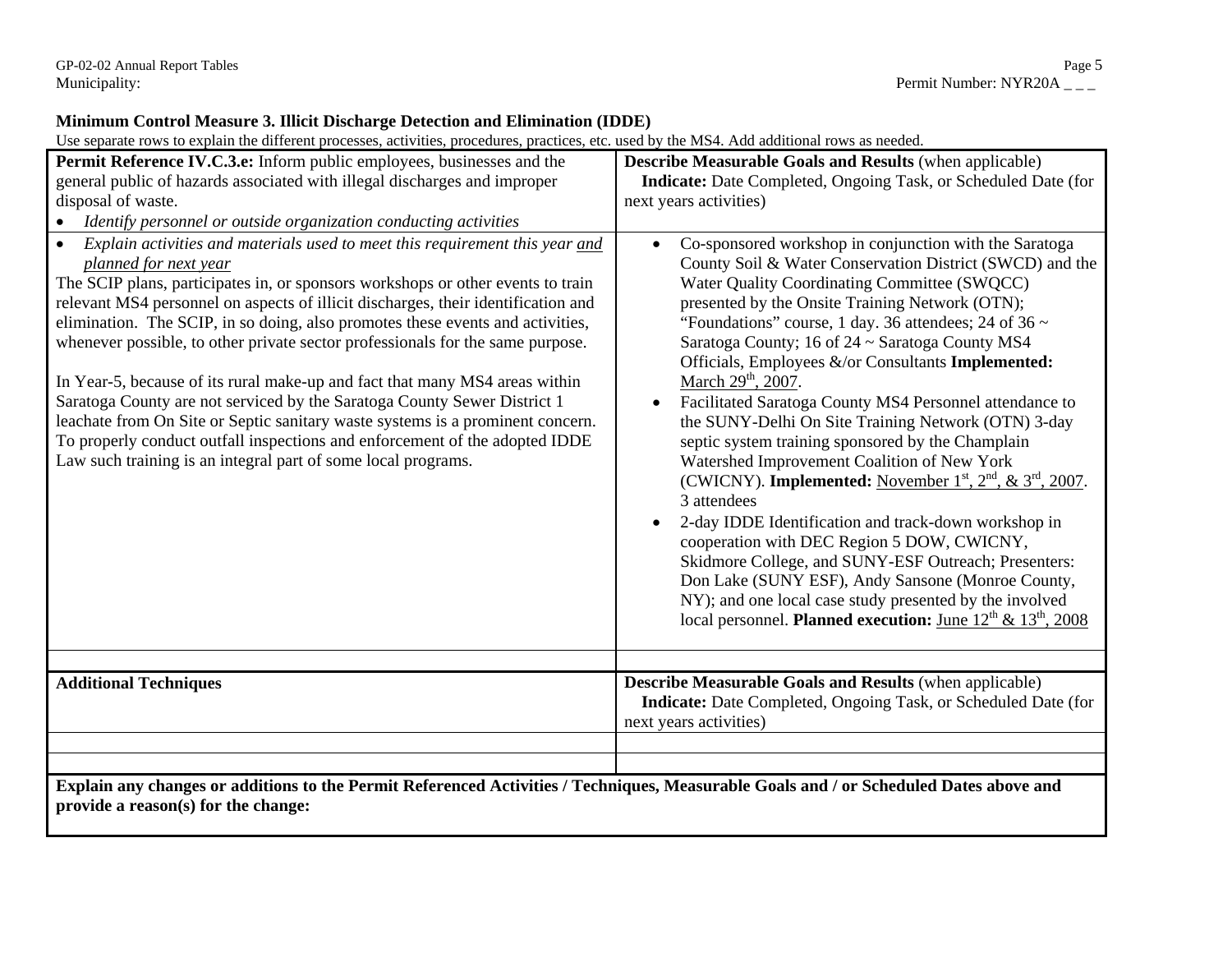Municipality: Permit Number: NYR20A \_ \_ \_

**Minimum Control Measure 4 and 5. Construction Site and Post-Construction Stormwater Runoff Control Regulatory Mechanism** 

**Permit Reference IV.C.4.b.i, 5.a.i:** Require development and implementation of erosion and sedimentation controls through a local law or other regulatory mechanism. Report on assessment process used (*Stormwater Management Gap Analysis Workbook for Local Officials* or equivalent process). The MS4s have until year 5 to complete the local law work. **See the instructions for information about completing this section.** 

| Does the MS4 have the legal authority                                                                                      | No (go to ADDENDUM 2)                                                                                                                                                                                                                                           |  |  |
|----------------------------------------------------------------------------------------------------------------------------|-----------------------------------------------------------------------------------------------------------------------------------------------------------------------------------------------------------------------------------------------------------------|--|--|
| to enact land use ordinances, local laws                                                                                   | ___Yes (complete questions below)                                                                                                                                                                                                                               |  |  |
| or other regulatory mechanisms?                                                                                            |                                                                                                                                                                                                                                                                 |  |  |
|                                                                                                                            | <b>Preliminary Assessment of Regulatory Mechanism (Local Code)</b>                                                                                                                                                                                              |  |  |
| 1. When was the preliminary<br>assessment of existing local codes<br>completed or when will it be<br>completed?            | Plan to complete for reporting in year: $\_\_4$ ; $\_\_5$ .<br>Did not do preliminary assessment; proceeded directly to Gap Analysis Worksheets 1-4 or adopted Sample<br>Local Law for Stormwater Management and Erosion & Sediment Control (Sample Local Law). |  |  |
| 2. If preliminary assessment was<br>completed, indicate the results.                                                       | If none of Sample Local Law provisions appear in local code; consider adopting Sample Local Law or<br>equivalent                                                                                                                                                |  |  |
|                                                                                                                            | If few Sample Local Law provisions appear in local code; major revisions needed or consider adopting<br>Sample Local Law or equivalent                                                                                                                          |  |  |
|                                                                                                                            | If most of the Sample Local Law provisions appear in local code; minor revisions needed                                                                                                                                                                         |  |  |
|                                                                                                                            | Assessment and Development of Regulatory Mechanism (Local Code) (continued on next page)                                                                                                                                                                        |  |  |
| 3. When was the Gap Analysis or                                                                                            |                                                                                                                                                                                                                                                                 |  |  |
| equivalent process completed or when<br>will it be completed?                                                              | Plan to complete work below for reporting in year: $\_\_\_4$ ; $\_\_5$ .                                                                                                                                                                                        |  |  |
| 4. How was the local code adopted or                                                                                       | a. __ The entire Sample Local Law adopted as amendments to existing code or as stand alone law.                                                                                                                                                                 |  |  |
| how will it be adopted*?                                                                                                   | If no portions of the Sample Local Law were moved or deleted, all provisions would be exactly the same as the<br>$\bullet$<br>Sample Local Law.                                                                                                                 |  |  |
| *If MS4 has some existing local code<br>equivalent to the Sample Local Law and<br>adopted parts of the Sample Local Law as | If ANY provisions of the Sample Local Law were moved or deleted, the moved or changed provisions must be<br>reviewed (use the <i>Gap Analysis</i> or equivalent process) to ensure the intent of the law has not been changed.                                  |  |  |
|                                                                                                                            |                                                                                                                                                                                                                                                                 |  |  |
| amendments to make a complete local                                                                                        | b. __ Parts of NYS Sample Local Law adopted as amendments to existing code.                                                                                                                                                                                     |  |  |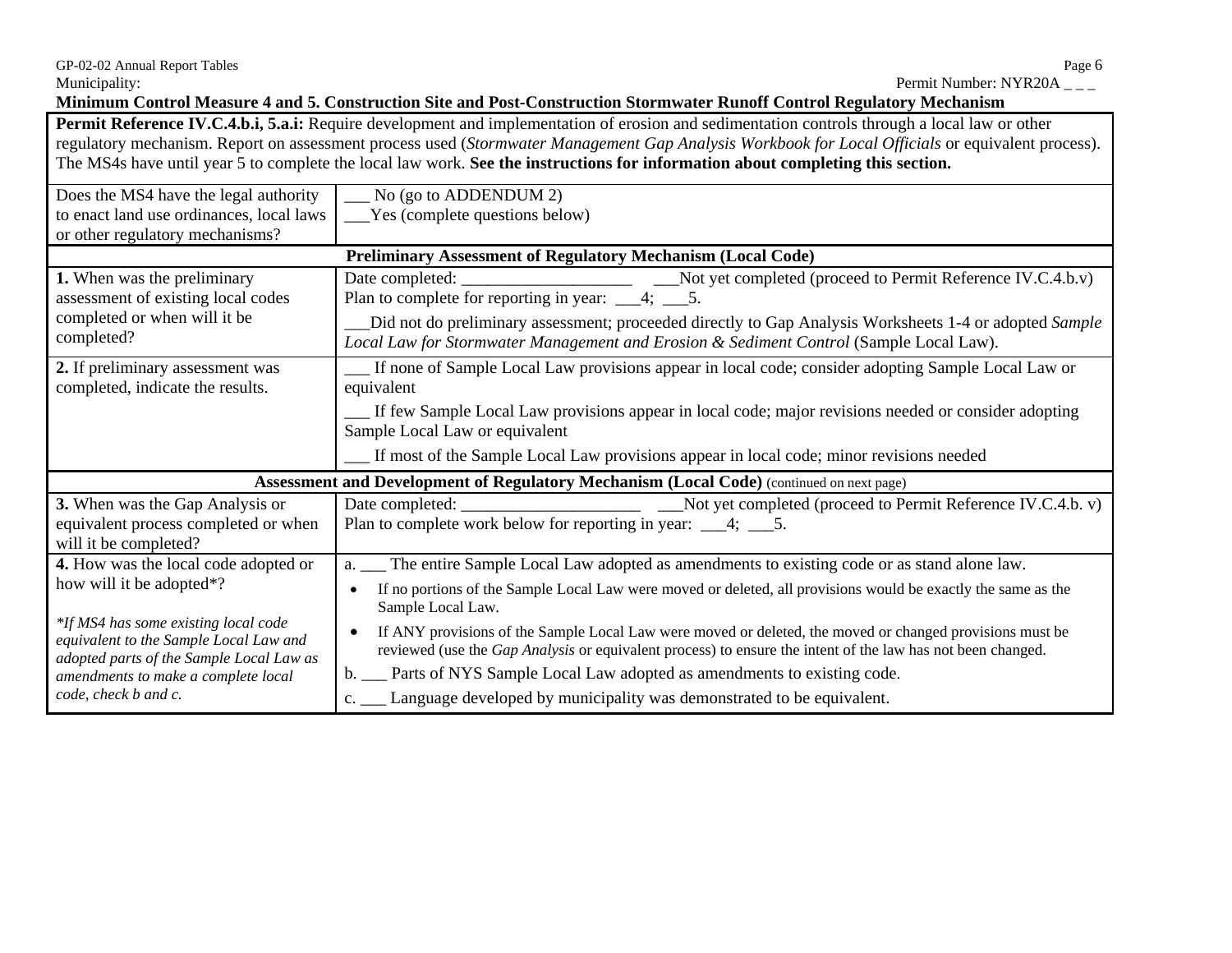Permit Reference IV.C.4.b.i, 5.a.i (continued)

#### **Assessment and Development of Regulatory Mechanism (Local Code)** (continued)

**5.** Answer the following questions about the Gap Analysis or equivalent processes.

Clauses are defined as: All the Sample Local Law sections or subsections in the Gap Analysis Worksheets 1-4 that have a box in the "Equivalence" column, meaning that there is an associated "Equivalence" sheet (with the exception of Article 6, Section 4 which does not have an Equivalence sheet).

Total number of clauses in each worksheet: Sample Local Law Article 1 (Gap Analysis Worksheet 1) - 8 clauses; Sample Local Law Article 2 (Gap Analysis Worksheet 2) - 51 clauses; Sample Local Law Article 3, 4, 5 (Gap Analysis Worksheet 3) - 3 clauses; Sample Local Law Article 6 (Gap Analysis Worksheet 4) - 9 clauses.

MS4s that adopt the entire Sample Local Law as amendments to existing code or as stand alone law need to indicate the number of clauses being adopted that are exactly the same as the Sample Local Law*,* or equivalent, in the right-hand column below.

| Sample Local                                   |                                                                                    | <b>NUMBER OF REQUIRED CLAUSES IN LOCAL LAW</b>                                                                                                                     |                                                                                               |
|------------------------------------------------|------------------------------------------------------------------------------------|--------------------------------------------------------------------------------------------------------------------------------------------------------------------|-----------------------------------------------------------------------------------------------|
| Law Articles                                   | <b>Existing clauses</b><br>exactly the same as<br>the Sample Local<br>Law language | Existing clauses equivalent to the Sample Local<br>Law language (see Gap Analysis Workbook<br>Equivalence Sheets for information to help determine<br>equivalence) | Sample Local Law or equivalent language to be<br>adopted, listed as legislative agenda items. |
|                                                |                                                                                    |                                                                                                                                                                    |                                                                                               |
| 2                                              |                                                                                    |                                                                                                                                                                    |                                                                                               |
| 3, 4, 5                                        |                                                                                    |                                                                                                                                                                    |                                                                                               |
| 6                                              |                                                                                    |                                                                                                                                                                    |                                                                                               |
| <b>TOTAL</b>                                   |                                                                                    |                                                                                                                                                                    |                                                                                               |
| 6. Has a list of needed changes                |                                                                                    | No                                                                                                                                                                 |                                                                                               |
| (legislative agenda) been developed for        |                                                                                    | Yes, list the <b>local codes</b> that will be changed:                                                                                                             |                                                                                               |
| adoption of amendments to local codes          |                                                                                    |                                                                                                                                                                    |                                                                                               |
| (or for deletion of existing codes that        |                                                                                    |                                                                                                                                                                    |                                                                                               |
| are addressed by adoption of a stand           |                                                                                    |                                                                                                                                                                    |                                                                                               |
| alone law)?                                    |                                                                                    |                                                                                                                                                                    |                                                                                               |
| 7. What was the date or is planned date        |                                                                                    | Date:                                                                                                                                                              |                                                                                               |
| of local code adoption?                        |                                                                                    |                                                                                                                                                                    |                                                                                               |
| <b>8.</b> Provide a web address if the adopted |                                                                                    | Web Address:                                                                                                                                                       |                                                                                               |
| local law can be found on a web site.          |                                                                                    |                                                                                                                                                                    |                                                                                               |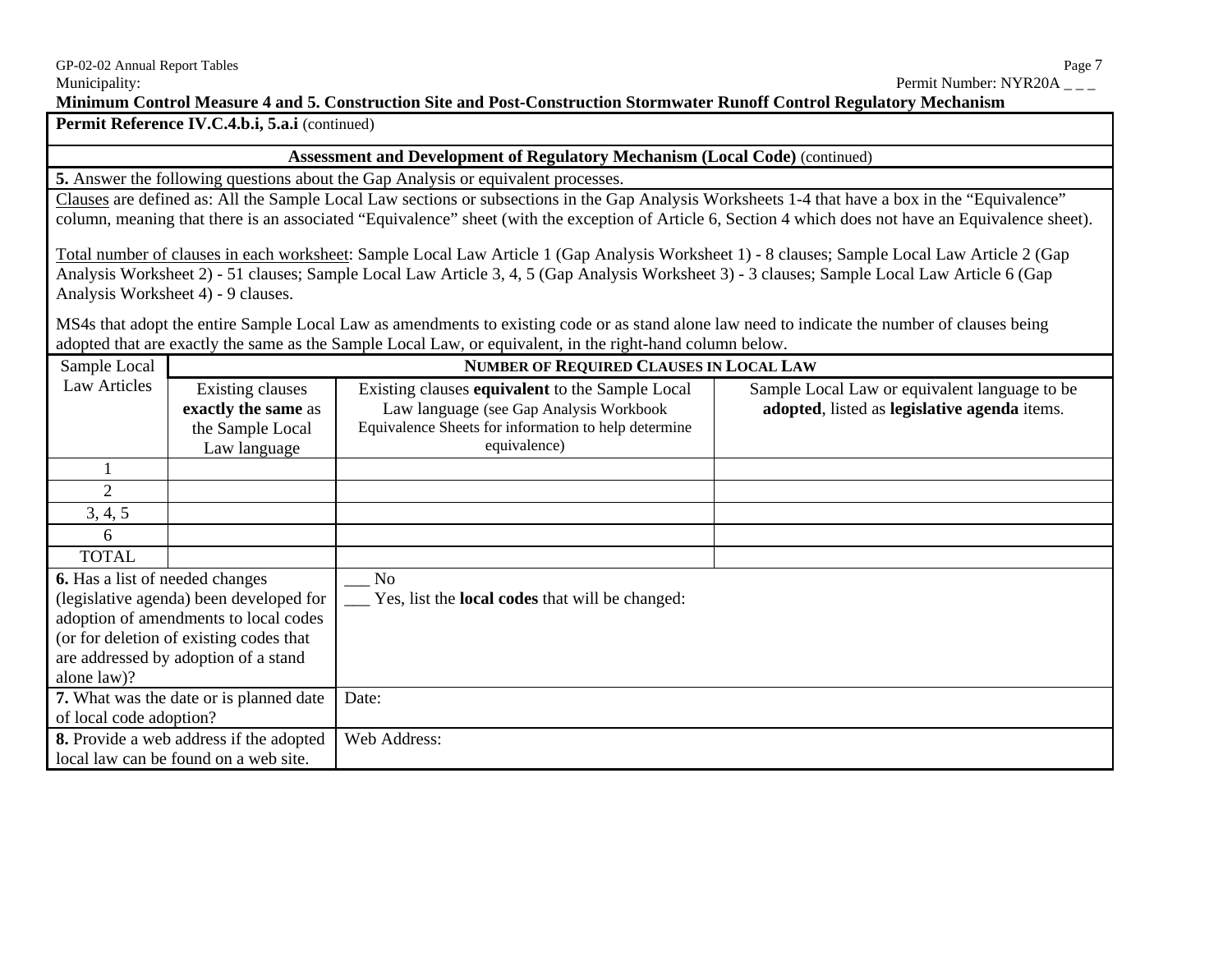**Minimum Control Measure 4. Construction Site Stormwater Runoff Control** 

Use separate rows to explain the different processes, activities, procedures, practices, etc. used by the MS4. Add additional rows as needed.

| Permit Reference IV.C.4.b. v: Develop and implement procedures for site plan                                                                                                                                                                                                                                                                                                                                                                                                                                                                                                                                                                                                                                    | <b>Describe Measurable Goals and Results (when applicable)</b>                                                                                                                                                                                                                                                                                                                                                                                                                                                                                                                                                                                                                                                                                                                                                                                                                                                                                                                                                                                                                                                                                                                                                                                                                                                                                                                                                                                                                                                                                                                                                                                                                                                                                                                                          |
|-----------------------------------------------------------------------------------------------------------------------------------------------------------------------------------------------------------------------------------------------------------------------------------------------------------------------------------------------------------------------------------------------------------------------------------------------------------------------------------------------------------------------------------------------------------------------------------------------------------------------------------------------------------------------------------------------------------------|---------------------------------------------------------------------------------------------------------------------------------------------------------------------------------------------------------------------------------------------------------------------------------------------------------------------------------------------------------------------------------------------------------------------------------------------------------------------------------------------------------------------------------------------------------------------------------------------------------------------------------------------------------------------------------------------------------------------------------------------------------------------------------------------------------------------------------------------------------------------------------------------------------------------------------------------------------------------------------------------------------------------------------------------------------------------------------------------------------------------------------------------------------------------------------------------------------------------------------------------------------------------------------------------------------------------------------------------------------------------------------------------------------------------------------------------------------------------------------------------------------------------------------------------------------------------------------------------------------------------------------------------------------------------------------------------------------------------------------------------------------------------------------------------------------|
| review by the MS4 that incorporate consideration of potential water quality                                                                                                                                                                                                                                                                                                                                                                                                                                                                                                                                                                                                                                     | Indicate: Date Completed, Ongoing Task, or Scheduled Date (for                                                                                                                                                                                                                                                                                                                                                                                                                                                                                                                                                                                                                                                                                                                                                                                                                                                                                                                                                                                                                                                                                                                                                                                                                                                                                                                                                                                                                                                                                                                                                                                                                                                                                                                                          |
| impacts and review individual pre-construction site plans to ensure consistency                                                                                                                                                                                                                                                                                                                                                                                                                                                                                                                                                                                                                                 | next years activities)                                                                                                                                                                                                                                                                                                                                                                                                                                                                                                                                                                                                                                                                                                                                                                                                                                                                                                                                                                                                                                                                                                                                                                                                                                                                                                                                                                                                                                                                                                                                                                                                                                                                                                                                                                                  |
| with local sediment and erosion control requirements.                                                                                                                                                                                                                                                                                                                                                                                                                                                                                                                                                                                                                                                           | Example measurable goals: number of plans received; number<br>$\bullet$                                                                                                                                                                                                                                                                                                                                                                                                                                                                                                                                                                                                                                                                                                                                                                                                                                                                                                                                                                                                                                                                                                                                                                                                                                                                                                                                                                                                                                                                                                                                                                                                                                                                                                                                 |
|                                                                                                                                                                                                                                                                                                                                                                                                                                                                                                                                                                                                                                                                                                                 | of plans reviewed; percent of plans received that are reviewed.                                                                                                                                                                                                                                                                                                                                                                                                                                                                                                                                                                                                                                                                                                                                                                                                                                                                                                                                                                                                                                                                                                                                                                                                                                                                                                                                                                                                                                                                                                                                                                                                                                                                                                                                         |
| Describe the procedures below. Revise as procedures are updated.<br>$\bullet$<br>The SCIP has identified the need for training of local personnel and officials in<br>the technical and institutional aspects of Stormwater Pollution Prevention Plan<br>(SWPPP) review and enforcement the MS4 Construction Law/s. Some Program<br>participants utilize outside or $3rd$ party paid professional consultants for this<br>purpose, some utilize existing staff, some have hired new staff to assume this<br>responsibility. In all cases, the SCIP works to provide or facilitate such training<br>to improve on the process, procedures, and outcomes of SWPPP review and<br>MS4 Construction Law enforcement. | Facilitated attendance of Saratoga County MS4 personnel to the<br>$\bullet$<br><b>SUNY ESF Outreach Stormwater Courses with Instructor Don</b><br>Lake Implemented: November $2006 -$ on-going<br>Facilitated Saratoga County MS4 Personnel attendance to the<br>$\bullet$<br>CPESC Exam Review Course. Executed: December 12 <sup>th</sup> , 2007.<br>4 attendees<br>$\bullet$<br>Facilitated Saratoga County MS4 Personnel attendance to the<br>ACF Environmental Geosynthetics Workshop sponsored by<br>Albany County SWCD. Executed: December 13 <sup>th</sup> , 2007. 4<br>attendees<br>Facilitated attendance of Saratoga County MS4 Officials, Board<br>Members and Personnel to the Champlain Watershed<br>Improvement Coalition of New York (CWICNY) 2007 North<br>Country Stormwater Tradeshow & Conference. Executed:<br>October 18 <sup>th</sup> , 2007. 18 attendees.<br>Presenter at the 2008 Saratoga County Planning Conference, a<br>regional 1-day event attended by over 500 Planning, Zoning and<br>Municipal Board Members, Planners, Engineers, and Code<br>Enforcement personnel. The 1.75 hour presentation focused on<br>the MS4 Construction Law/s, the NYS DEC SPDES<br>Construction Permit (GP-02-01) and SWPPP evaluation from a<br>Planning Board-perspective. Co-presenter Phil Koziol P.E.<br>Jacobs & Kelcey. Executed: January 30 <sup>th</sup> , 2008 120 attendees<br>(to that session); 80 of 120 Saratoga County; 48 of 80 Saratoga<br>County MS4; 15 of 16 SCIP participating Municipalities.<br>Presenter and Facilitator for the John Deere Landscapes Inc.<br>Erosion & Sediment Control and Post-Construction Workshop<br>for Land Contractors & Landscapers. Implemented: March 28 <sup>th</sup> ,<br>2007. 31 attendees including 18 SCIP local personnel. |
| Permit Reference IV.C.4.b. vi: Develop and implement procedures for the                                                                                                                                                                                                                                                                                                                                                                                                                                                                                                                                                                                                                                         | <b>Describe Measurable Goals and Results (when applicable)</b>                                                                                                                                                                                                                                                                                                                                                                                                                                                                                                                                                                                                                                                                                                                                                                                                                                                                                                                                                                                                                                                                                                                                                                                                                                                                                                                                                                                                                                                                                                                                                                                                                                                                                                                                          |
| receipt and consideration of information submitted by the public.                                                                                                                                                                                                                                                                                                                                                                                                                                                                                                                                                                                                                                               | Indicate: Date Completed, Ongoing Task, or Scheduled Date (for                                                                                                                                                                                                                                                                                                                                                                                                                                                                                                                                                                                                                                                                                                                                                                                                                                                                                                                                                                                                                                                                                                                                                                                                                                                                                                                                                                                                                                                                                                                                                                                                                                                                                                                                          |
| Explain the procedures below. Revise as procedures are updated.                                                                                                                                                                                                                                                                                                                                                                                                                                                                                                                                                                                                                                                 | next years activities)                                                                                                                                                                                                                                                                                                                                                                                                                                                                                                                                                                                                                                                                                                                                                                                                                                                                                                                                                                                                                                                                                                                                                                                                                                                                                                                                                                                                                                                                                                                                                                                                                                                                                                                                                                                  |

GP-02-02 Annual Report Tables<br>
Municipality: Permit Number: NYR20A \_\_\_ Permit Number: NYR20A  $_{---}$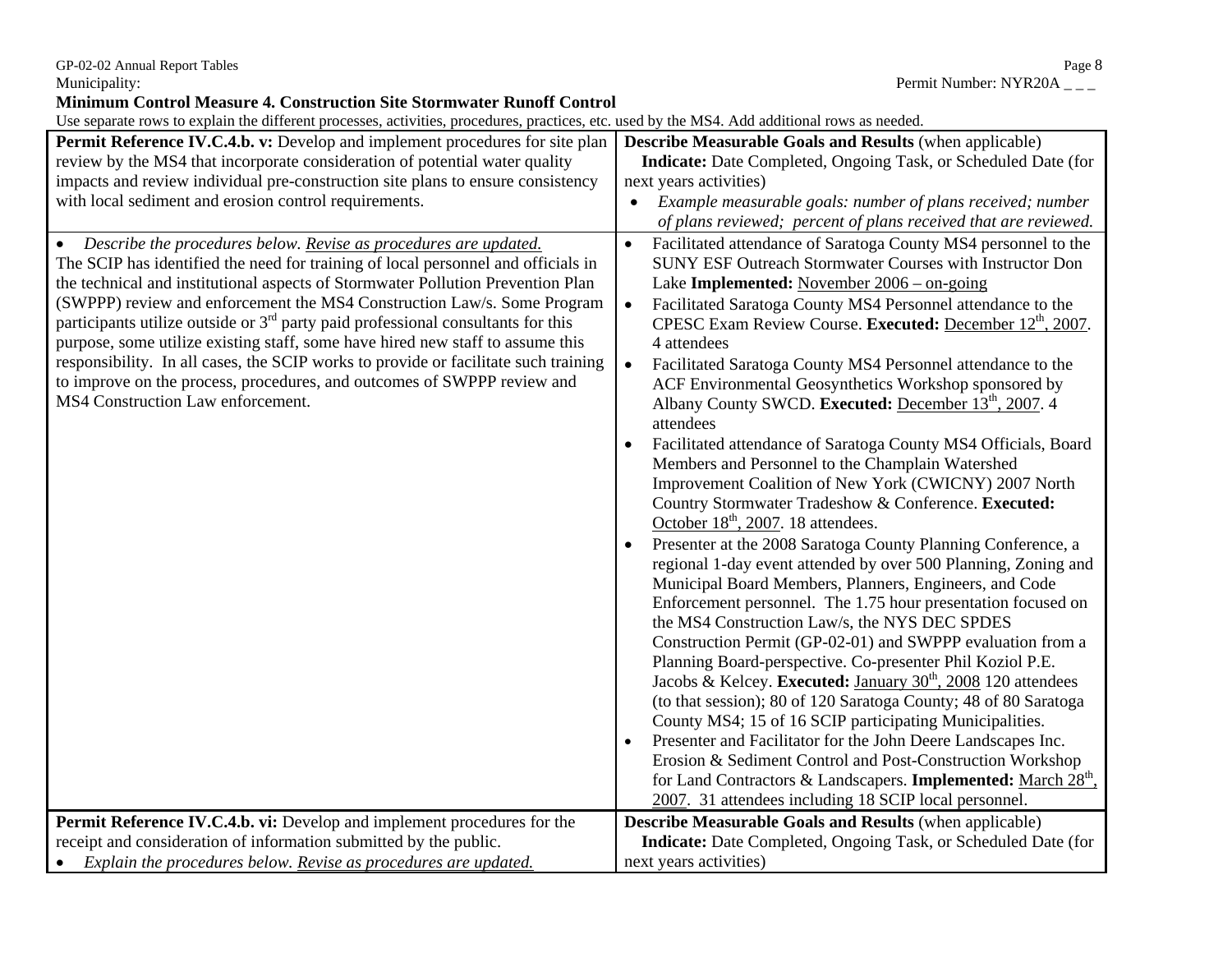| GP-02-02 Annual Report Tables                                       | Page 9                |
|---------------------------------------------------------------------|-----------------------|
| Municipality:                                                       | Permit Number: NYR20A |
| Identify the responsible personnel or outside organizations.<br>l e |                       |
|                                                                     |                       |
|                                                                     |                       |
|                                                                     |                       |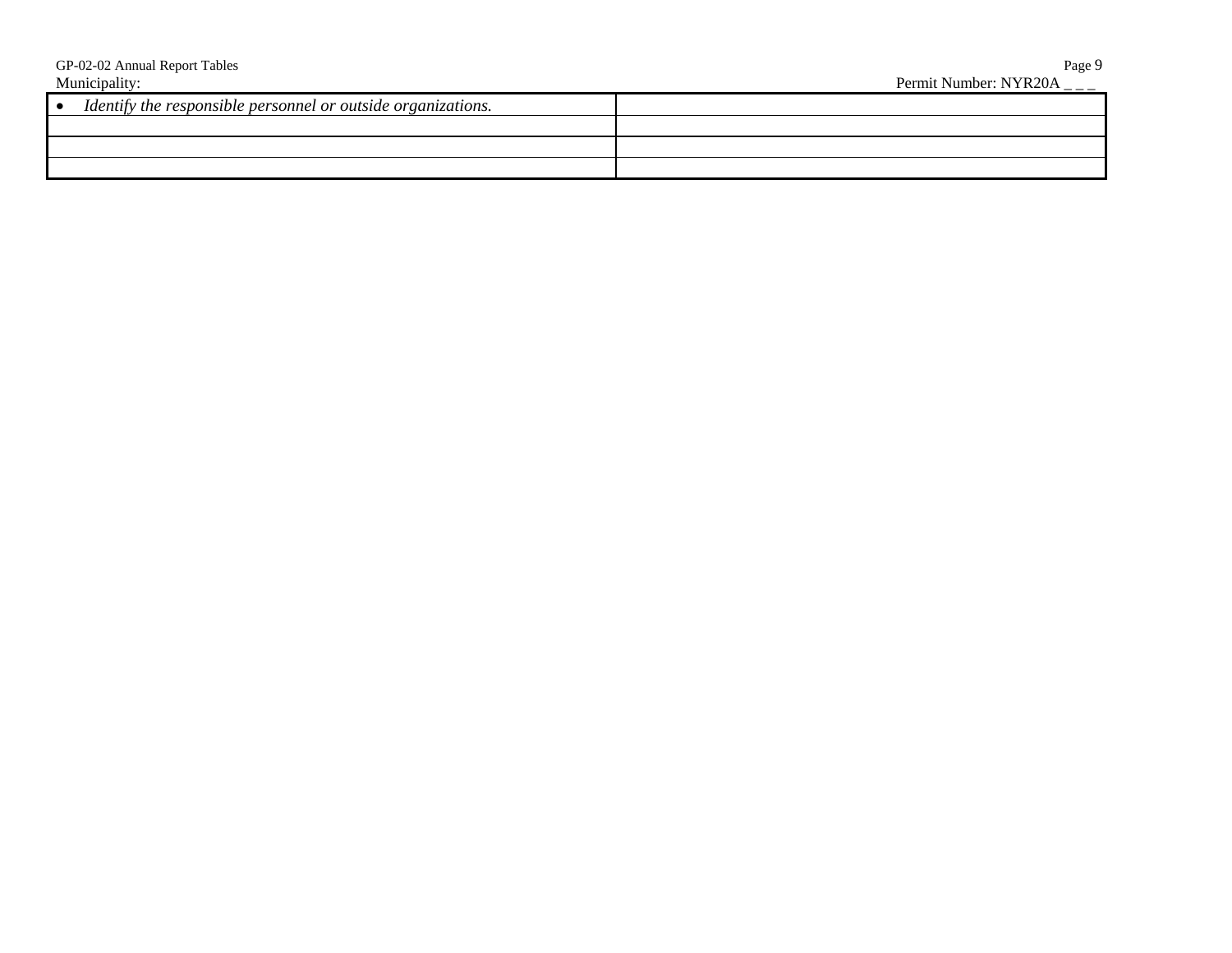GP-02-02 Annual Report Tables Page 10

**Minimum Control Measure 4. Construction Site Stormwater Runoff Control** 

Use separate rows to explain the different processes, activities, procedures, practices, etc. used by the MS4. Add additional rows as needed.

| ose separate rows to explain the unferent processes, activities, procedures, practices, etc. asea by the mb is nuclearmonal rows as necaca.                                                                                                                                                                                                                                                                                                                                                                                                                                                                                                                                                                                                                                                                                                                                                                                                                                                                                                                                                                                                                                                                                                                                                                                                                                                                                                                                                                                                                                                                                                                                                                                                             |                                                                                                                                                                                                                                                                                                             |
|---------------------------------------------------------------------------------------------------------------------------------------------------------------------------------------------------------------------------------------------------------------------------------------------------------------------------------------------------------------------------------------------------------------------------------------------------------------------------------------------------------------------------------------------------------------------------------------------------------------------------------------------------------------------------------------------------------------------------------------------------------------------------------------------------------------------------------------------------------------------------------------------------------------------------------------------------------------------------------------------------------------------------------------------------------------------------------------------------------------------------------------------------------------------------------------------------------------------------------------------------------------------------------------------------------------------------------------------------------------------------------------------------------------------------------------------------------------------------------------------------------------------------------------------------------------------------------------------------------------------------------------------------------------------------------------------------------------------------------------------------------|-------------------------------------------------------------------------------------------------------------------------------------------------------------------------------------------------------------------------------------------------------------------------------------------------------------|
| Permit Reference IV.C.4.b. iii, vii: Develop and implement procedures for site<br>inspections, enforcement of control measures and sanctions to ensure<br>compliance with GP-02-02.                                                                                                                                                                                                                                                                                                                                                                                                                                                                                                                                                                                                                                                                                                                                                                                                                                                                                                                                                                                                                                                                                                                                                                                                                                                                                                                                                                                                                                                                                                                                                                     | <b>Describe Measurable Goals and Results (when applicable)</b><br><b>Indicate:</b> Date Completed, Ongoing Task, or Scheduled Date (for<br>next years activities)<br>Example measurable goals are number of: inspections; fines<br>$\bullet$<br>assessed; stop work orders; other sanctions.                |
| Describe each procedure below. Revise as procedures are updated.<br>Because of the newness of the responsibility to enforce the MS4<br>Construction Law/s the is an identifiable need to train local Code<br>Enforcement Officers (CEO) and Stormwater Management Officers (SMO)<br>in inspection procedures that have been established and implemented by the<br>DEC. A cooperative training program has been established between the<br>DEC, CWICNY and the SCIP. Three events were executed in Year-5 to<br>maximize exposure and opportunity for local MS4 CEOs and SMOs.<br>Subsequent years a single training event will be conducted with a reserve<br>date for a second session, should the need arise.<br>These workshops consist of a 4-hour lecture session where attendees are<br>presented with a Department of State-approved program which qualifies as<br>"Continuing Education" training credits for all CEOs that attend. Following<br>lunch all attendees are led on a "mock" inspection of a currently active,<br>permitted Phase II Construction site by the DEC-designated trainer (Bill<br>Lupo, P.E.; DOW Environmental Eng. II). All attendees are provided with<br>a copy of the presentation as well as excerpts of the most commonly used<br>NYS-approved Erosion & Sediment Control measures found in the NYS<br>Guidelines for Urban Erosion & Sediment Control (The Blue Book). The<br>Planning Group for this workshop/s was the Warren Co. SWCD District<br>Manager Dave Wick, CPESC; Bill Lupo DEC Region 5; the SCIP<br>Management Coordinator; and the CWICNY Stormwater Specialist Sarah<br>Gebbie-Measeck. All workshops were executed cooperatively by Region 5,<br>Warren Co. SWCD, CWICNY, and SCIP personnel. | Delivered/Co-sponsored a regional Construction Site Erosion &<br>$\bullet$<br>Sediment Control Compliance Inspection Training Workshops<br>(3) for local Code Enforcement personnel (See MCM 4 for<br>detail). Implemented: June 13 <sup>th</sup> , 19 <sup>th</sup> , 28 <sup>th</sup> , 2008<br>$\bullet$ |
|                                                                                                                                                                                                                                                                                                                                                                                                                                                                                                                                                                                                                                                                                                                                                                                                                                                                                                                                                                                                                                                                                                                                                                                                                                                                                                                                                                                                                                                                                                                                                                                                                                                                                                                                                         |                                                                                                                                                                                                                                                                                                             |
|                                                                                                                                                                                                                                                                                                                                                                                                                                                                                                                                                                                                                                                                                                                                                                                                                                                                                                                                                                                                                                                                                                                                                                                                                                                                                                                                                                                                                                                                                                                                                                                                                                                                                                                                                         |                                                                                                                                                                                                                                                                                                             |

Municipality: Permit Number: NYR20A \_ \_ \_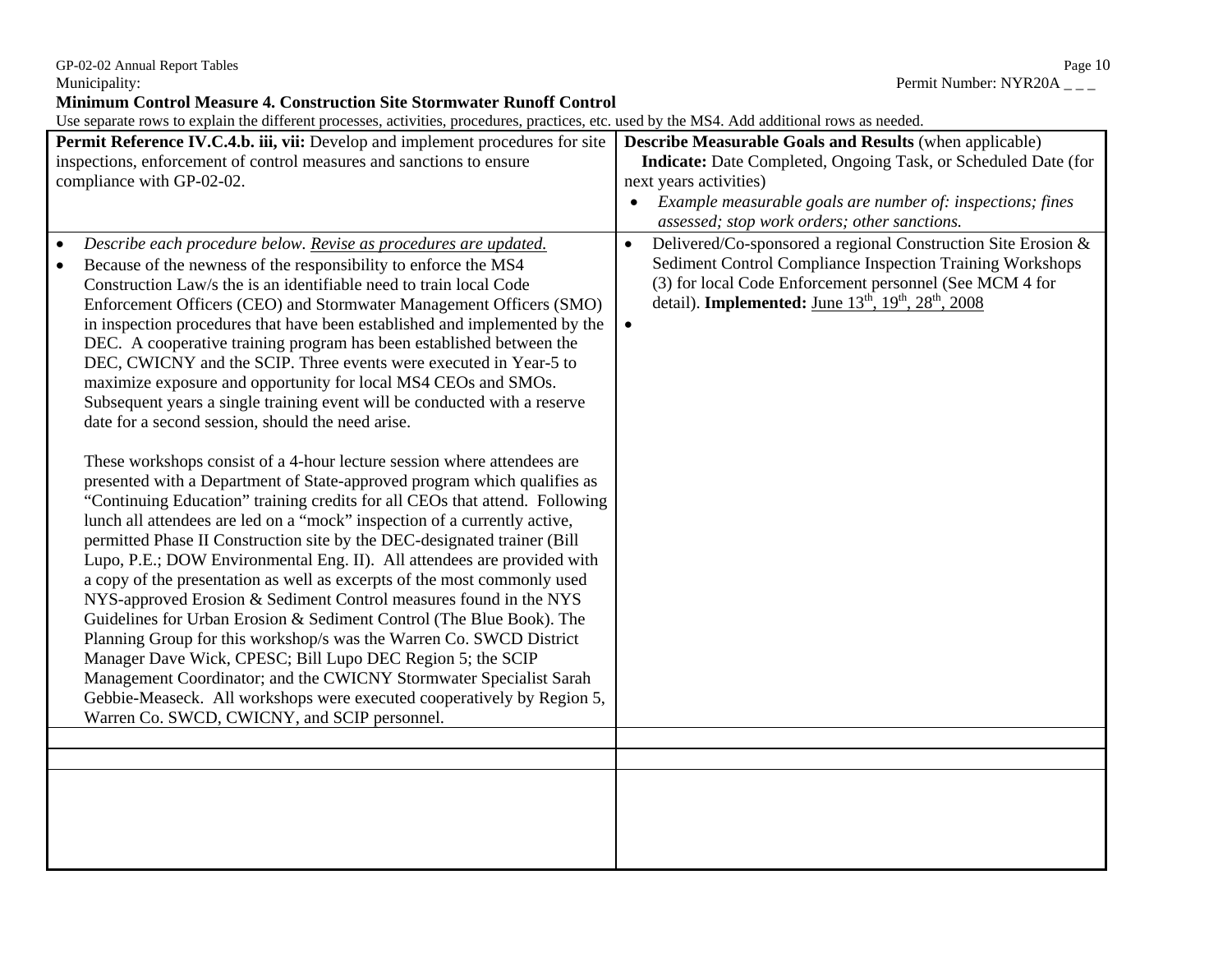| Municipality:<br>Permit Number: NYR20A                                                                                                                                                                                                                                                                                                                                                                                                                                                                                                                                                                                                                                                                                                                                                                               |                                                                                                                                                                                                                                                                                                                                                                                                                                                                                                                                                                                                                                                                                                                                                                                                                                                                                                                                                                                                                                                                                                                                                                                                                                                                                                                                                                                                                                                                     |  |
|----------------------------------------------------------------------------------------------------------------------------------------------------------------------------------------------------------------------------------------------------------------------------------------------------------------------------------------------------------------------------------------------------------------------------------------------------------------------------------------------------------------------------------------------------------------------------------------------------------------------------------------------------------------------------------------------------------------------------------------------------------------------------------------------------------------------|---------------------------------------------------------------------------------------------------------------------------------------------------------------------------------------------------------------------------------------------------------------------------------------------------------------------------------------------------------------------------------------------------------------------------------------------------------------------------------------------------------------------------------------------------------------------------------------------------------------------------------------------------------------------------------------------------------------------------------------------------------------------------------------------------------------------------------------------------------------------------------------------------------------------------------------------------------------------------------------------------------------------------------------------------------------------------------------------------------------------------------------------------------------------------------------------------------------------------------------------------------------------------------------------------------------------------------------------------------------------------------------------------------------------------------------------------------------------|--|
| Permit Reference IV.C.4.b. viii: Educate and train construction site operators<br><b>Describe Measurable Goals and Results (when applicable)</b>                                                                                                                                                                                                                                                                                                                                                                                                                                                                                                                                                                                                                                                                     |                                                                                                                                                                                                                                                                                                                                                                                                                                                                                                                                                                                                                                                                                                                                                                                                                                                                                                                                                                                                                                                                                                                                                                                                                                                                                                                                                                                                                                                                     |  |
| about requirements to develop and implement a SWPPP and any other                                                                                                                                                                                                                                                                                                                                                                                                                                                                                                                                                                                                                                                                                                                                                    | Indicate: Date Completed, Ongoing Task, or Scheduled Date (for                                                                                                                                                                                                                                                                                                                                                                                                                                                                                                                                                                                                                                                                                                                                                                                                                                                                                                                                                                                                                                                                                                                                                                                                                                                                                                                                                                                                      |  |
| requirements they must meet within the MS4s jurisdiction.                                                                                                                                                                                                                                                                                                                                                                                                                                                                                                                                                                                                                                                                                                                                                            | next years activities)                                                                                                                                                                                                                                                                                                                                                                                                                                                                                                                                                                                                                                                                                                                                                                                                                                                                                                                                                                                                                                                                                                                                                                                                                                                                                                                                                                                                                                              |  |
| Identify the personnel or outside organization conducting this activity.                                                                                                                                                                                                                                                                                                                                                                                                                                                                                                                                                                                                                                                                                                                                             |                                                                                                                                                                                                                                                                                                                                                                                                                                                                                                                                                                                                                                                                                                                                                                                                                                                                                                                                                                                                                                                                                                                                                                                                                                                                                                                                                                                                                                                                     |  |
| Indicate activities planned for next year.<br>$\bullet$                                                                                                                                                                                                                                                                                                                                                                                                                                                                                                                                                                                                                                                                                                                                                              |                                                                                                                                                                                                                                                                                                                                                                                                                                                                                                                                                                                                                                                                                                                                                                                                                                                                                                                                                                                                                                                                                                                                                                                                                                                                                                                                                                                                                                                                     |  |
| Explain the activities and materials used to meet this requirement.<br>$\bullet$<br>The Saratoga County Intermunicipal Stormwater Management Program<br>$\bullet$<br>(SCI-SWMP; SCIP) and all participants utilize the following U.S. EPA<br>(EPA), NYS-DEC (DEC) or SCIP publications as public education<br>tools for Contractors and Developers working in Saratoga County:<br>5. Stormwater Regulation and the Construction Industry; DEC,<br><b>NYSWCD</b><br>6. New York State Stormwater Resources on the Web; URL pages of<br>the DEC Stormwater and Construction Toolbox websites, SCIP<br>7. NY SPDES General Permit GP-02-01 for Construction Activities:<br>Stormwater Pollution Prevention Plan (SWPPP) Requirements by<br>Land Use; DEC<br>8. Stormwater Quick Tips for the Construction Industry; DEC | Provide/facilitate workshops for the Construction Industry<br>operating within the jurisdiction of the 16 Saratoga County MS4<br>Communities (see details below; MCM 4 & 5). Implemented:<br>March $2006 -$ on-going<br>Presenter and Facilitator for the John Deere Landscapes<br>$\bullet$<br>Inc. Erosion & Sediment Control and Post-Construction<br>Workshop for Contractors. Implemented: March 28,<br>2007. 31 attendees including 18 SCIP local personnel.<br>Sponsor, Presenter and Facilitator of a workshop for the<br>construction industry focusing on Erosion & Sediment<br>Control, stormwater regulatory compliance and SWPPP<br>implementation in cooperation with Ken Barber of<br>Barber Stormwater Management Inc. Executed: June<br>$7th$ , 2007. 15 attendees.<br>Presenter/Facilitator for the John Deere Landscapes Inc.<br>$\bullet$<br>Erosion and Sediment Control workshop for Contractors.<br>Planned execution: April 17 <sup>th</sup> , 2008<br>Sponsor, presenter, facilitator of a workshop for the<br>construction industry focusing on SWPPP preparation,<br>modification, and winter site stabilization in cooperation with<br>Ken Barber of Barber Stormwater Management Inc. Planned<br>execution: TBA Fall 2008<br>Sponsor a workshop with ACF Environmental on Geosynthetic<br>Erosion & Sediment Controls. Presented by Warren Cohn<br>CPESC & CPSWQ or ACF Environmental. Planned<br><b>execution:</b> June $11th$ , 2008 |  |
| <b>Additional Techniques</b>                                                                                                                                                                                                                                                                                                                                                                                                                                                                                                                                                                                                                                                                                                                                                                                         | <b>Describe Measurable Goals and Results (when applicable)</b><br>Indicate: Date Completed, Ongoing Task, or Scheduled Date (for<br>next years activities)                                                                                                                                                                                                                                                                                                                                                                                                                                                                                                                                                                                                                                                                                                                                                                                                                                                                                                                                                                                                                                                                                                                                                                                                                                                                                                          |  |
|                                                                                                                                                                                                                                                                                                                                                                                                                                                                                                                                                                                                                                                                                                                                                                                                                      |                                                                                                                                                                                                                                                                                                                                                                                                                                                                                                                                                                                                                                                                                                                                                                                                                                                                                                                                                                                                                                                                                                                                                                                                                                                                                                                                                                                                                                                                     |  |
| Explain any changes or additions to the Permit Referenced Activities / Techniques, Measurable Goals and / or Scheduled Dates above and<br>provide a reason(s) for the change:                                                                                                                                                                                                                                                                                                                                                                                                                                                                                                                                                                                                                                        |                                                                                                                                                                                                                                                                                                                                                                                                                                                                                                                                                                                                                                                                                                                                                                                                                                                                                                                                                                                                                                                                                                                                                                                                                                                                                                                                                                                                                                                                     |  |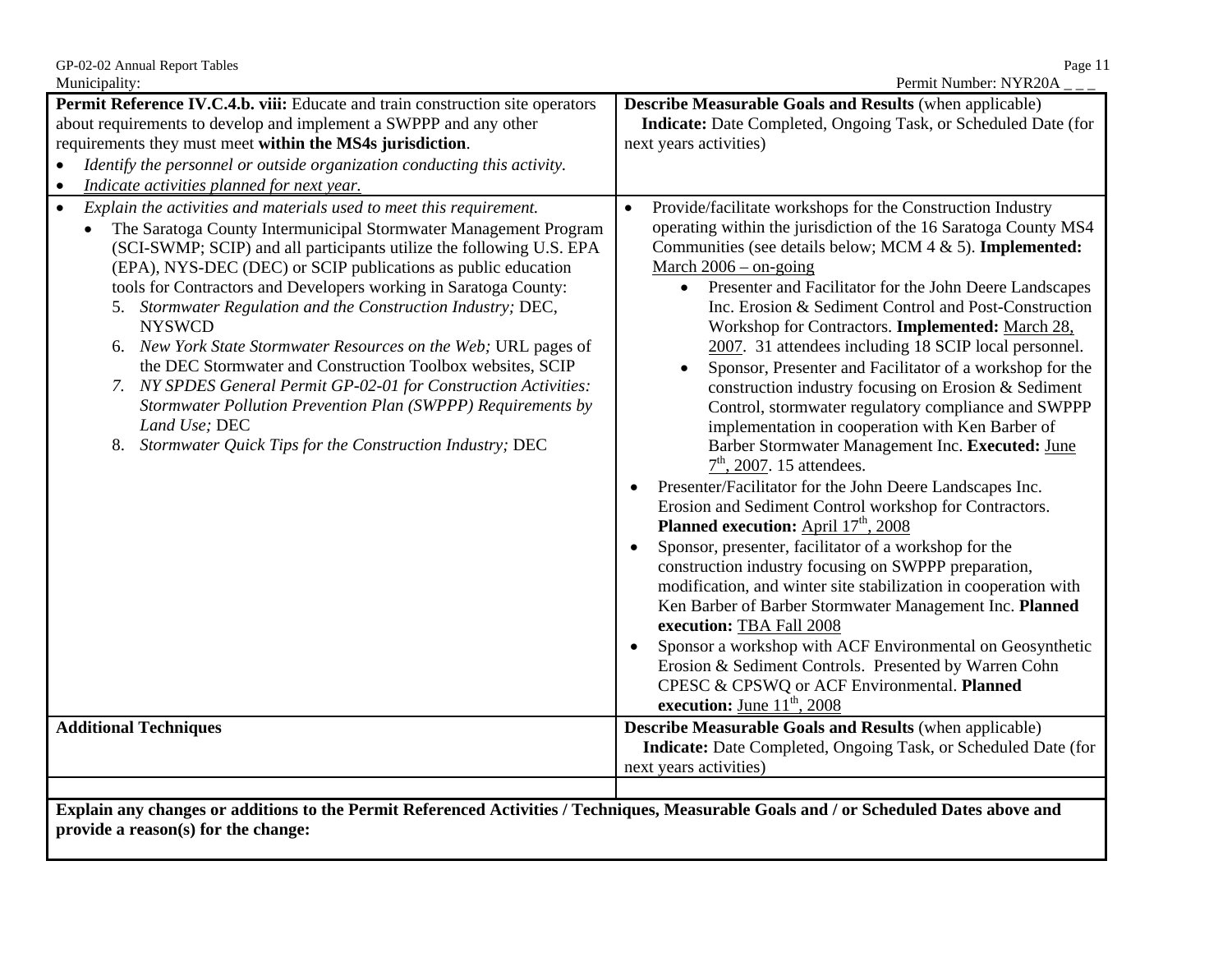**Minimum Control Measure 5. Post-Construction Stormwater Management**

| Permit Reference IV.C.5.a, c. Develop and implement a post-construction<br>stormwater management program that addresses stormwater runoff from new<br>development and redevelopment and will reduce the discharge of pollutants to<br>the MEP. Program requirements should include:                                                                                                                                                                                                                                                                                                                                                                                                                                                                                                                                                                                                   | <b>Describe Measurable Goals and Results (when applicable)</b><br><b>Indicate:</b> Date Completed, Ongoing Task, or Scheduled Date (for<br>next years activities)                                                                                                                                                                                                                                                                                                                                                                                                                                                                                                                                                                                                                                                                                                                                                                                                                                                                                                                                                                                                   |
|---------------------------------------------------------------------------------------------------------------------------------------------------------------------------------------------------------------------------------------------------------------------------------------------------------------------------------------------------------------------------------------------------------------------------------------------------------------------------------------------------------------------------------------------------------------------------------------------------------------------------------------------------------------------------------------------------------------------------------------------------------------------------------------------------------------------------------------------------------------------------------------|---------------------------------------------------------------------------------------------------------------------------------------------------------------------------------------------------------------------------------------------------------------------------------------------------------------------------------------------------------------------------------------------------------------------------------------------------------------------------------------------------------------------------------------------------------------------------------------------------------------------------------------------------------------------------------------------------------------------------------------------------------------------------------------------------------------------------------------------------------------------------------------------------------------------------------------------------------------------------------------------------------------------------------------------------------------------------------------------------------------------------------------------------------------------|
| A combination of structural and/or non-structural management practices.<br>$\bullet$<br>Identify and describe below procedures to ensure installation of post-<br>$\bullet$<br>construction management practices. Revise as procedures are updated.<br>The SCIP has identified the need for training of local personnel and officials in<br>the technical and institutional aspects of Stormwater Pollution Prevention Plan<br>(SWPPP) review and enforcement the MS4 Construction Law/s. Some Program<br>participants utilize outside or $3rd$ party paid professional consultants for this<br>purpose, some utilize existing staff, some have hired new staff to assume this<br>responsibility. In all cases, the SCIP works to provide or facilitate such training<br>to improve on the process, procedures, and outcomes of SWPPP review and<br>MS4 Construction Law enforcement. | DO NOT ENTER INFORMATION IN THIS CELL<br>Facilitated attendance of Saratoga County MS4 personnel to the<br>$\bullet$<br><b>SUNY ESF Outreach Stormwater Courses with Instructor Don</b><br>Lake Implemented: November $2006 -$ on-going<br>Presenter and Facilitator for the John Deere Landscapes Inc.<br>Erosion & Sediment Control and Post-Construction Workshop<br>for Land Contractors & Landscapers. <b>Implemented:</b> March 28 <sup>th</sup> .<br>2007. 31 attendees including 18 SCIP local personnel.<br>Presenter at the 2008 Saratoga County Planning Conference, a<br>regional 1-day event attended by over 500 Planning, Zoning and<br>Municipal Board Members, Planners, Engineers, and Code<br>Enforcement personnel. The 1.75 hour presentation focused on<br>the MS4 Construction Law/s, the NYS DEC SPDES<br>Construction Permit (GP-02-01) and SWPPP evaluation from a<br>Planning Board-perspective. Co-presenter Phil Koziol P.E.<br>Jacobs & Kelcey. Executed: January 30 <sup>th</sup> , 2008 120 attendees<br>(to that session); 80 of 120 Saratoga County; 48 of 80 Saratoga<br>County MS4; 15 of 16 SCIP participating Municipalities. |
| Procedures for site plan and SWPPP review to ensure SWMPs meet state<br>$\bullet$<br>standards.<br>Describe procedures below. Revise as procedures are updated.                                                                                                                                                                                                                                                                                                                                                                                                                                                                                                                                                                                                                                                                                                                       | Example measurable goals include: number of plans received;<br>$\bullet$<br>number of plans reviewed; percent of plans received that are<br>reviewed.                                                                                                                                                                                                                                                                                                                                                                                                                                                                                                                                                                                                                                                                                                                                                                                                                                                                                                                                                                                                               |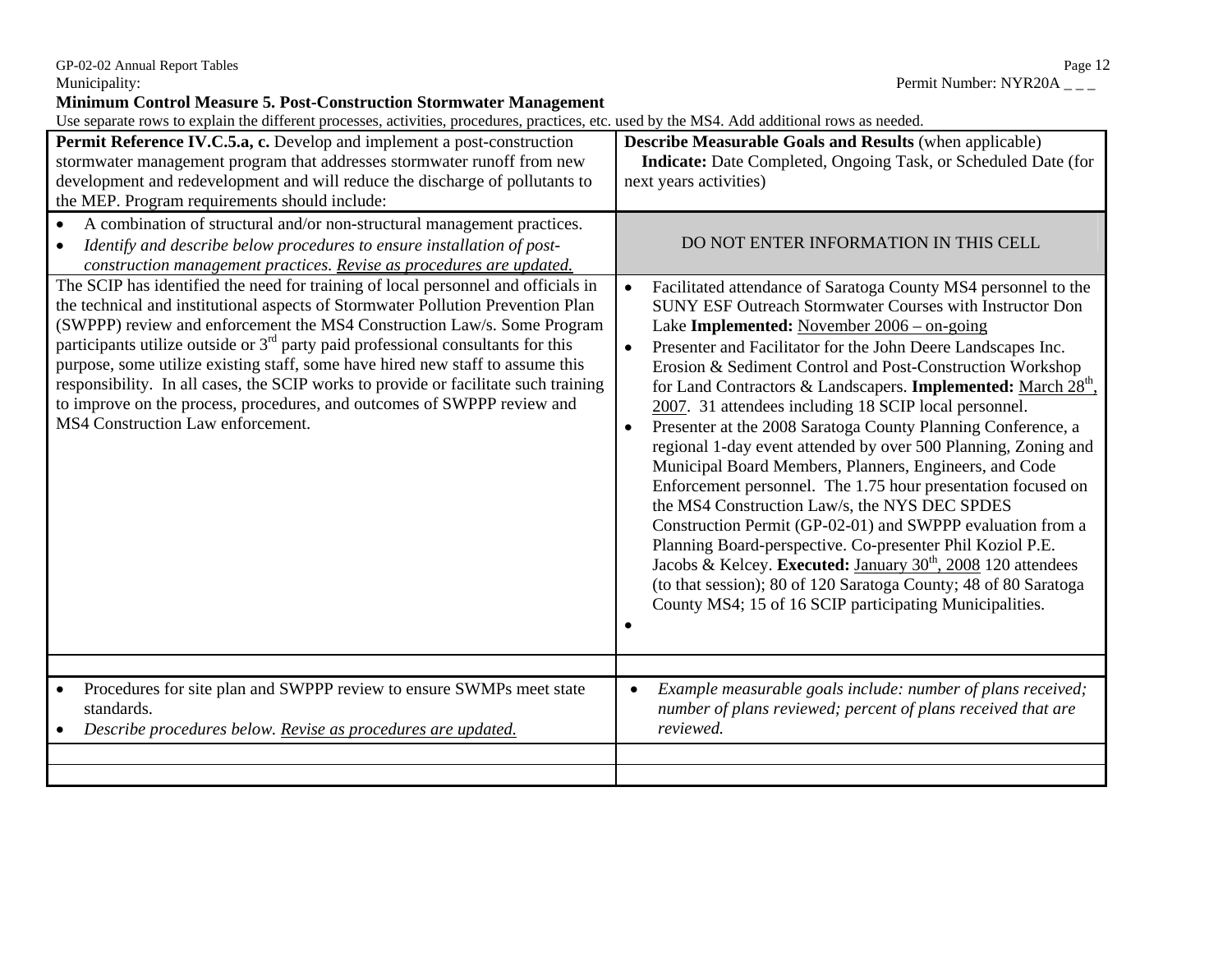GP-02-02 Annual Report Tables<br>
Municipality: Permit Number: NYR20A \_\_\_ Permit Number: NYR20A \_\_ Permit Number: NYR20A  $_{---}$ 

**Minimum Control Measure 5. Post-Construction Stormwater Management** 

| Permit Reference IV.C.5.a, c. (continued): Develop and implement a post-<br>construction stormwater management program that addresses stormwater runoff<br>from new development and redevelopment and will reduce the discharge of<br>pollutants to the MEP. Program requirements should include: | <b>Describe Measurable Goals and Results (when applicable)</b><br>Indicate: Date Completed, Ongoing Task, or Scheduled Date (for<br>next years activities) |
|---------------------------------------------------------------------------------------------------------------------------------------------------------------------------------------------------------------------------------------------------------------------------------------------------|------------------------------------------------------------------------------------------------------------------------------------------------------------|
| Procedures for inspection and maintenance of post-construction<br>management practices.<br>Explain procedures below. Revise as procedures are updated.                                                                                                                                            | Example measurable goals are number of: inspections<br>maintenance activities performed.                                                                   |
| Procedures for enforcement and penalization of violators.<br>Explain procedures below. Revise as procedures are updated.                                                                                                                                                                          | Example measurable goals: number enforcement activities<br>performed.                                                                                      |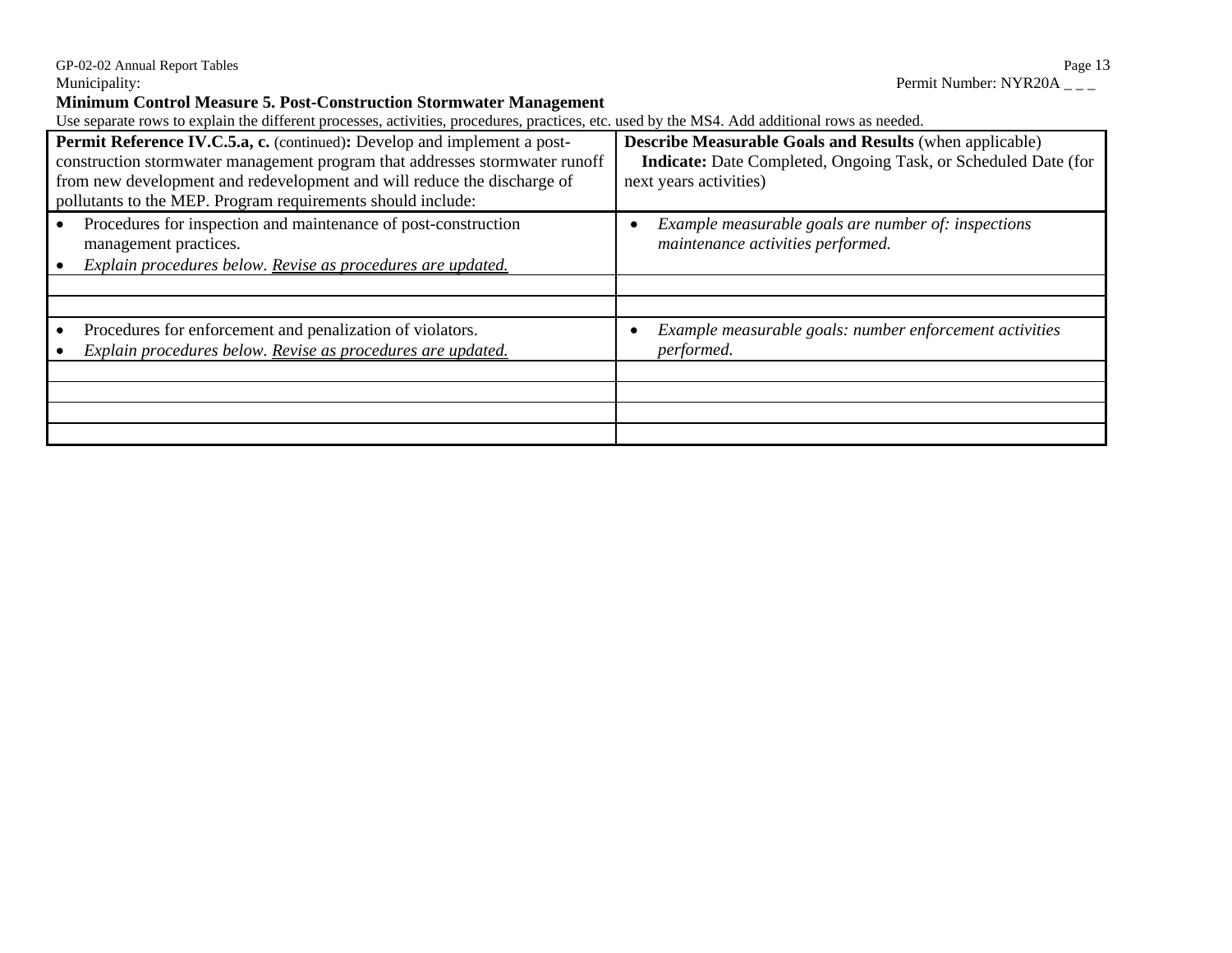**Minimum Control Measure 5. Post-Construction Stormwater Management** 

| Permit Reference IV.C.5.a, c. (continued): Develop and implement a post-<br>construction stormwater management program that addresses stormwater runoff<br>from new development and redevelopment and will reduce the discharge of<br>pollutants to the MEP. Program requirements should include: | <b>Describe Measurable Goals and Results (when applicable)</b><br>Indicate: Date Completed, Ongoing Task, or Scheduled Date (for<br>next years activities) |
|---------------------------------------------------------------------------------------------------------------------------------------------------------------------------------------------------------------------------------------------------------------------------------------------------|------------------------------------------------------------------------------------------------------------------------------------------------------------|
| Adequate resources for a program to inspect new and re-development sites<br>and for enforcement and penalization of violators.<br>Describe resources below. Update annually.                                                                                                                      | DO NOT ENTER INFORMATION IN THIS CELL                                                                                                                      |
|                                                                                                                                                                                                                                                                                                   |                                                                                                                                                            |
|                                                                                                                                                                                                                                                                                                   |                                                                                                                                                            |
| <b>Additional Techniques</b>                                                                                                                                                                                                                                                                      | <b>Describe Measurable Goals and Results (when applicable)</b><br>Indicate: Date Completed, Ongoing Task, or Scheduled Date (for<br>next years activities) |
|                                                                                                                                                                                                                                                                                                   |                                                                                                                                                            |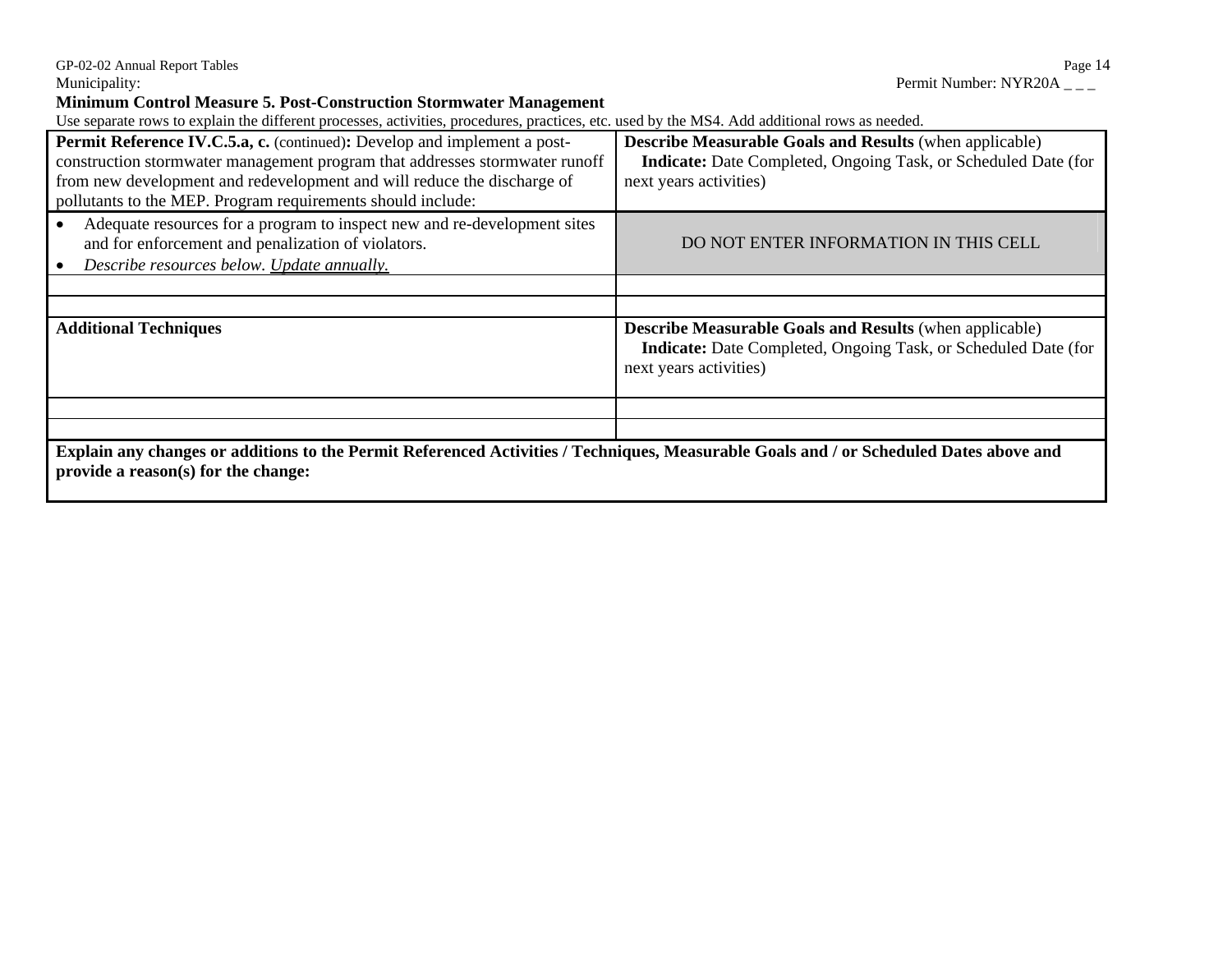#### OVERALL MUNICIPAL POLLUTION PREVENTION / GOOD HOUSEKEEPING PROGRAM INFORMATION

- This table is for MS4s to report on their OVERALL Municipal Pollution Prevention / Good Housekeeping Program.
- A separate table follows that is for MS4s to report on management practices performed in identified municipal operations.
- Refer to the Municipal Pollution Prevention / Good Housekeeping Assistance document for example best management practices, policies and procedures.
- Use separate rows to explain the different processes, activities, procedures, practices, etc. used by the MS4. Add additional rows as needed.

| Permit Reference IV.C.6.a: Develop and implement an operation and<br>maintenance program to reduce and prevent pollutant discharges from<br>municipal operations to the MEP.                                                                                                                                                                                                                                             | <b>Describe Measurable Goals and Results (when applicable)</b><br>Indicate: Date Completed, Ongoing Task, or Scheduled Date (for<br>next years activities)                                                                                                                                                                                                                                                                                                                                                                                                                                                                                                                                       |
|--------------------------------------------------------------------------------------------------------------------------------------------------------------------------------------------------------------------------------------------------------------------------------------------------------------------------------------------------------------------------------------------------------------------------|--------------------------------------------------------------------------------------------------------------------------------------------------------------------------------------------------------------------------------------------------------------------------------------------------------------------------------------------------------------------------------------------------------------------------------------------------------------------------------------------------------------------------------------------------------------------------------------------------------------------------------------------------------------------------------------------------|
| List pollutants that will be addressed by the municipal pollution prevention program.<br>$\bullet$                                                                                                                                                                                                                                                                                                                       |                                                                                                                                                                                                                                                                                                                                                                                                                                                                                                                                                                                                                                                                                                  |
|                                                                                                                                                                                                                                                                                                                                                                                                                          |                                                                                                                                                                                                                                                                                                                                                                                                                                                                                                                                                                                                                                                                                                  |
| Set and describe pollution prevention priorities by geographic areas,<br>$\bullet$<br>municipal operation type, and facilities.                                                                                                                                                                                                                                                                                          | DO NOT ENTER INFORMATION IN THIS CELL                                                                                                                                                                                                                                                                                                                                                                                                                                                                                                                                                                                                                                                            |
|                                                                                                                                                                                                                                                                                                                                                                                                                          |                                                                                                                                                                                                                                                                                                                                                                                                                                                                                                                                                                                                                                                                                                  |
|                                                                                                                                                                                                                                                                                                                                                                                                                          |                                                                                                                                                                                                                                                                                                                                                                                                                                                                                                                                                                                                                                                                                                  |
| Permit Reference IV.C.6.a: Include a municipal pollution prevention training<br>component for staff (where all staff are trained).<br>Explain activities and materials used to meet this requirement.<br>Identify training needs and design training components<br>$\bullet$<br>Determine the adequacy and appropriate frequency of staff training.<br>Identify personnel or outside organization conducting activities. | <b>Describe Measurable Goals and Results (when applicable)</b><br>Indicate: Date Completed, Ongoing Task, or Scheduled Date (for<br>next years activities)                                                                                                                                                                                                                                                                                                                                                                                                                                                                                                                                       |
| The SCIP has developed a training program and resources for local MS4<br>Highway and Public Works Departments in Saratoga County. The resources<br>include training videos, guidance, and other print and electronic resources that<br>will be used by SCIP participants to meet some or all of the goals, objectives<br>and needs of their MCM 6 Good Housekeeping & Pollution Prevention<br>Programs.                  | Delivered MCM 6 ~ Good Housekeeping/Pollution Prevention<br>$\bullet$<br>Program training and guidance to Saratoga County MS4<br>Highway & Public Works Departments. Implemented:<br>September $27th$ , 2007 – on-going.<br>T/o Clifton Park & Halfmoon $(28) \sim 9/27/2007$<br>T/o Malta $(11) \sim 10/19/2007$<br>п<br>Saratoga County DPW (2); T/o Ballston (1); V/o Ballston<br>Spa (1); T/o Charlton (2); T/o Milton (2); V/o Round Lake<br>(2); Foremen & Supervisors only $\sim 12/10/2007$<br>T/o & V/o Waterford Supervisors only $(4) \sim 2/26/2008$<br>T/o Waterford (full staff), Greenfield, Wilton, and the C/o<br>$\bullet$<br>Saratoga Springs. Planned execution: Spring 2008 |
|                                                                                                                                                                                                                                                                                                                                                                                                                          |                                                                                                                                                                                                                                                                                                                                                                                                                                                                                                                                                                                                                                                                                                  |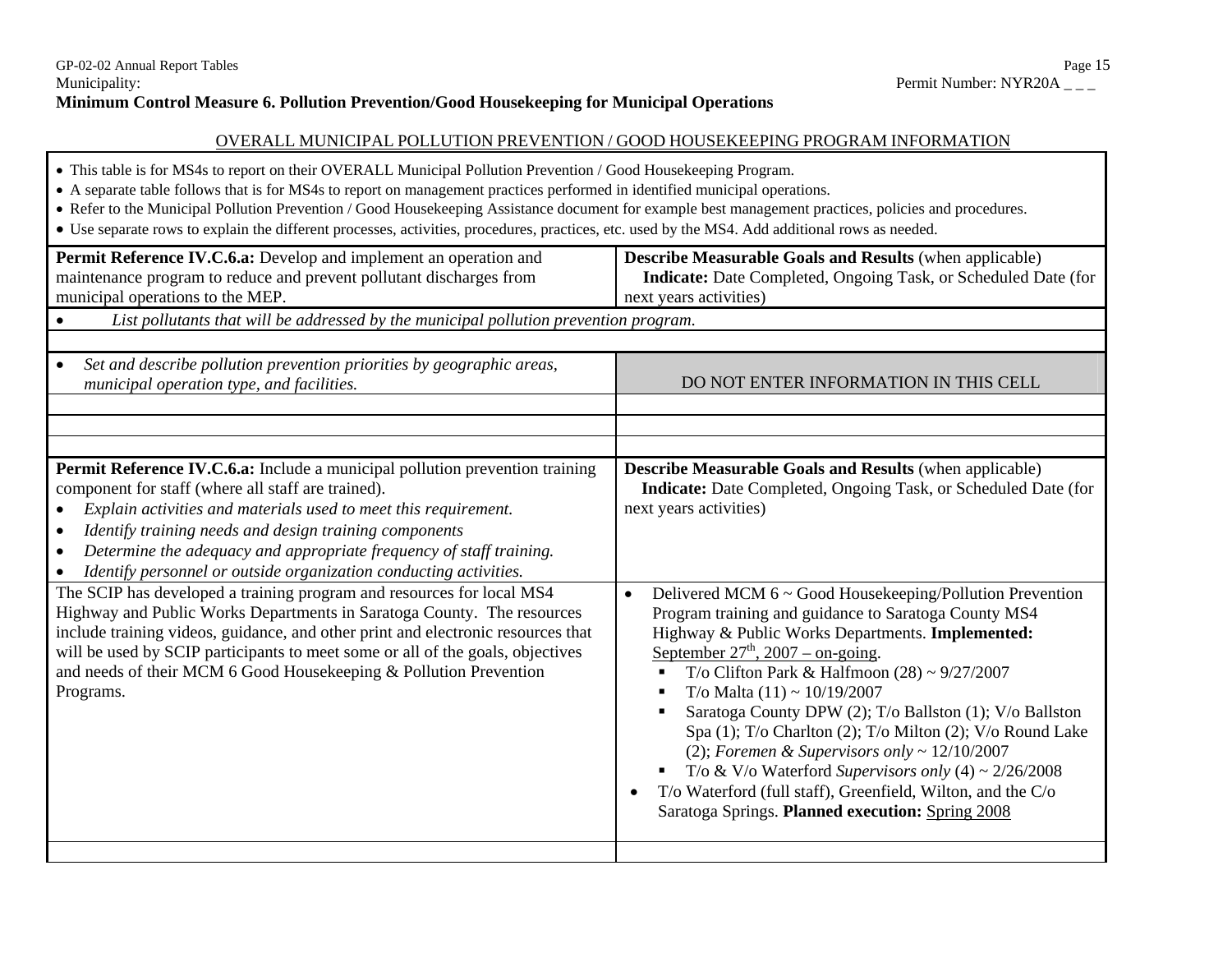| GP-02-02 Annual Report Tables                                                                                                                                                 | Page 16                                                               |
|-------------------------------------------------------------------------------------------------------------------------------------------------------------------------------|-----------------------------------------------------------------------|
| Municipality:                                                                                                                                                                 | Permit Number: $NYR20A_{--}$                                          |
|                                                                                                                                                                               |                                                                       |
| <b>Additional Techniques</b>                                                                                                                                                  | <b>Describe Measurable Goals and Results</b> (when applicable)        |
|                                                                                                                                                                               | <b>Indicate:</b> Date Completed, Ongoing Task, or Scheduled Date (for |
|                                                                                                                                                                               | next years activities)                                                |
|                                                                                                                                                                               |                                                                       |
|                                                                                                                                                                               |                                                                       |
| Explain any changes or additions to the Permit Referenced Activities / Techniques, Measurable Goals and / or Scheduled Dates above and<br>provide a reason(s) for the change: |                                                                       |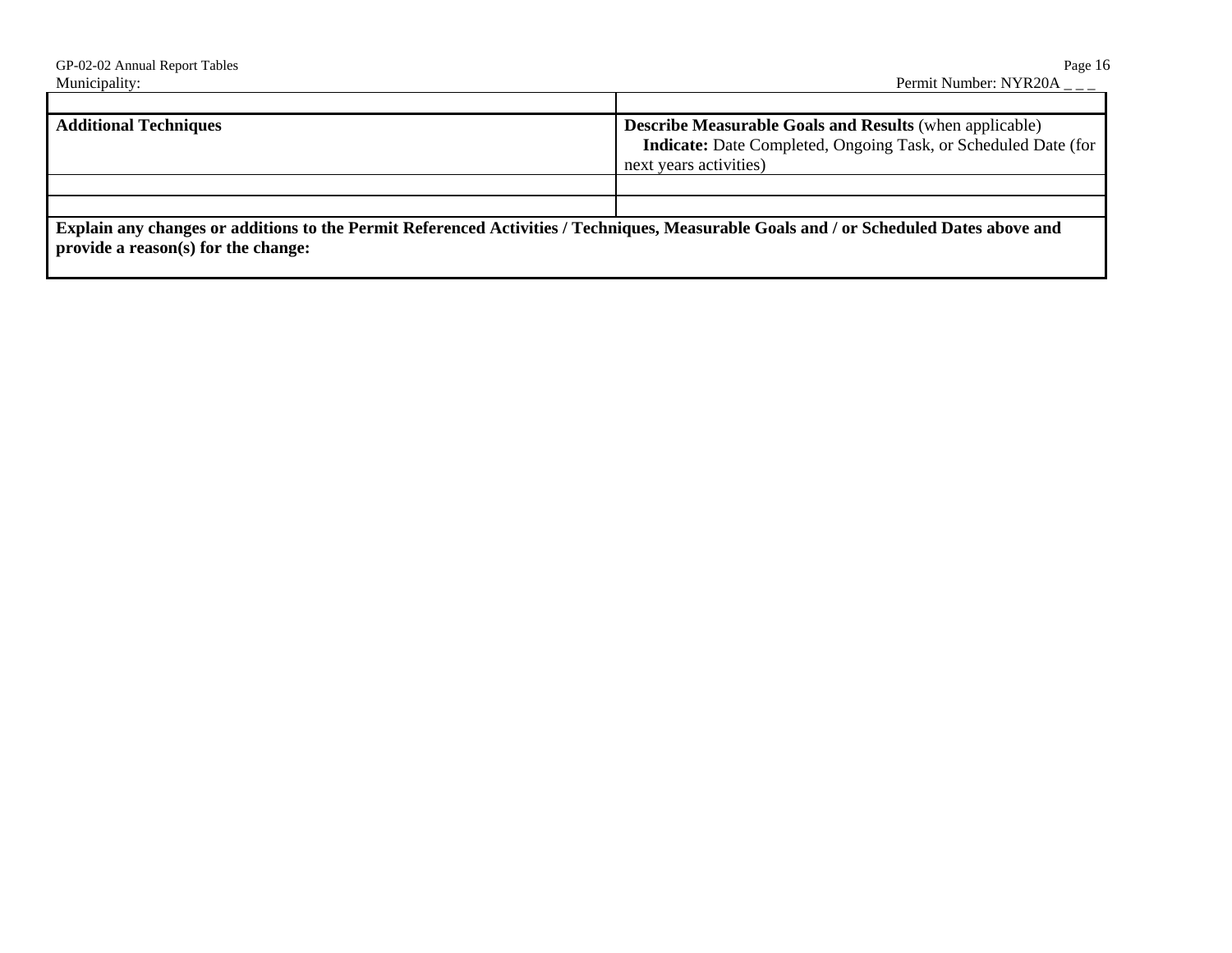| GP-02-02 Annual Report Tables<br>Municipality:                                                                                                                                                                                                                                                                                                                                                                                                                                                                                                                               | Page 17<br>Permit Number: NYR20A $_{--}$                                                                                                                   |
|------------------------------------------------------------------------------------------------------------------------------------------------------------------------------------------------------------------------------------------------------------------------------------------------------------------------------------------------------------------------------------------------------------------------------------------------------------------------------------------------------------------------------------------------------------------------------|------------------------------------------------------------------------------------------------------------------------------------------------------------|
| Minimum Control Measure 6. Municipal Operations: ____Street and Bridge Maintenance; ____Winter Road Maintenance;<br>System Maintenance; __Vehicle and Fleet Maintenance; __Park and Open Space Maintenance; __Municipal Building Maintenance; __Solid Waste                                                                                                                                                                                                                                                                                                                  | Stormwater                                                                                                                                                 |
| • Copy this page and give it to each municipal office or department responsible for reporting.<br>• Put an 'X' in front of each municipal operation type addressed by the Municipal Pollution Prevention/Good Housekeeping Program in that office or department.<br>• Refer to the Municipal Pollution Prevention / Good Housekeeping Assistance document for example best management practices, policies and procedures.<br>• Use separate rows to explain the different processes, activities, procedures, practices, etc. used by the MS4. Add additional rows as needed. |                                                                                                                                                            |
| <b>Permit Reference IV.C.6.a, c:</b> Develop and implement an operation and<br>maintenance program to reduce and prevent pollutant discharges from the<br>municipal operation(s) indicated above to the MEP.<br>Describe how the bulleted items below focus on pollutants addressed by the<br>$\bullet$<br>municipal pollution prevention program and the pollution prevention<br><i>priorities.</i>                                                                                                                                                                         | <b>Describe Measurable Goals and Results (when applicable)</b><br>Indicate: Date Completed, Ongoing Task, or Scheduled Date (for<br>next years activities) |
| Briefly describe or reference any existing policies and procedures<br>$\bullet$<br>Briefly describe or reference any policies and procedures being developed                                                                                                                                                                                                                                                                                                                                                                                                                 | DO NOT ENTER INFORMATION IN THIS CELL                                                                                                                      |
| Briefly describe or reference any existing best management practices<br>$\bullet$<br>Briefly describe or reference any planned best management practices                                                                                                                                                                                                                                                                                                                                                                                                                     | DO NOT ENTER INFORMATION IN THIS CELL                                                                                                                      |
| Identify and describe the equipment and staff that are in place                                                                                                                                                                                                                                                                                                                                                                                                                                                                                                              | DO NOT ENTER INFORMATION IN THIS CELL                                                                                                                      |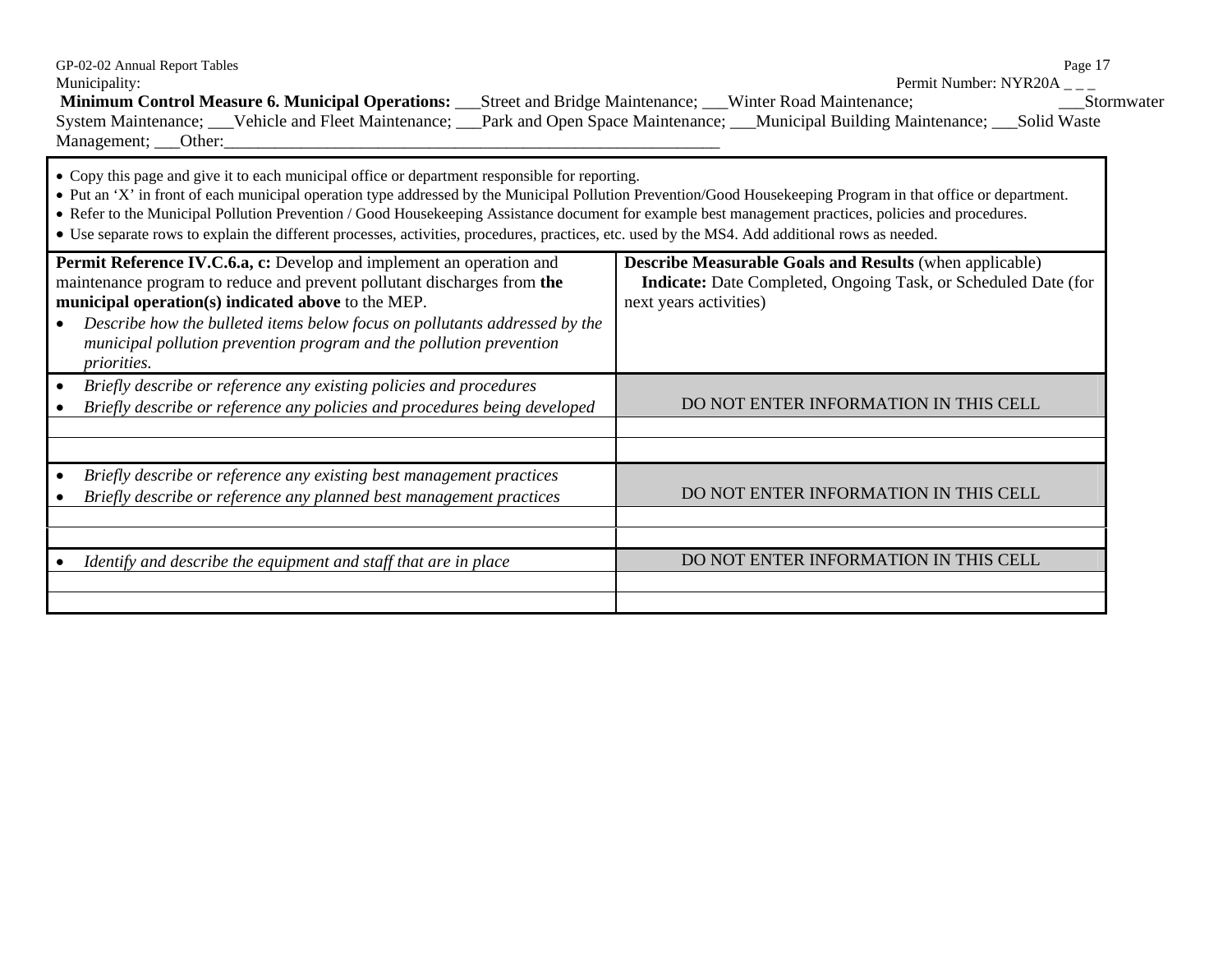| GP-02-02 Annual Report Tables<br>Municipality:                                                                                                                                                                                                                                                                                                                                                                                                                                                                                                                               | Page 18<br>Permit Number: NYR20A $_{--}$                                                                                                                   |
|------------------------------------------------------------------------------------------------------------------------------------------------------------------------------------------------------------------------------------------------------------------------------------------------------------------------------------------------------------------------------------------------------------------------------------------------------------------------------------------------------------------------------------------------------------------------------|------------------------------------------------------------------------------------------------------------------------------------------------------------|
| <b>Minimum Control Measure 6. Municipal Operations:</b> Street and Bridge Maintenance; Winter Road Maintenance;<br>System Maintenance; __Vehicle and Fleet Maintenance; __Park and Open Space Maintenance; __Municipal Building Maintenance; __Solid Waste                                                                                                                                                                                                                                                                                                                   | Stormwater                                                                                                                                                 |
| • Copy this page and give it to each municipal office or department responsible for reporting.<br>• Put an 'X' in front of each municipal operation type addressed by the Municipal Pollution Prevention/Good Housekeeping Program in that office or department.<br>• Refer to the Municipal Pollution Prevention / Good Housekeeping Assistance document for example best management practices, policies and procedures.<br>• Use separate rows to explain the different processes, activities, procedures, practices, etc. used by the MS4. Add additional rows as needed. |                                                                                                                                                            |
| Permit Reference IV.C.6.a, c (continued): Develop and implement an operation<br>and maintenance program to reduce and prevent pollutant discharges from<br>municipal operations to the MEP.                                                                                                                                                                                                                                                                                                                                                                                  | <b>Describe Measurable Goals and Results (when applicable)</b><br>Indicate: Date Completed, Ongoing Task, or Scheduled Date (for<br>next years activities) |
| Assess if existing programs adequately reduce and/or prevent pollutant<br>discharges<br>Determine and list any operation type, location or facility that is in need of<br>$\bullet$<br>modification or updates.                                                                                                                                                                                                                                                                                                                                                              | DO NOT ENTER INFORMATION IN THIS CELL                                                                                                                      |
| Permit Reference IV.C.6.a: If there is a training component for staff specific<br>to these municipal operations:<br>explain the activities and materials;<br>identify the personnel or outside organization conducting the activities.                                                                                                                                                                                                                                                                                                                                       | <b>Describe Measurable Goals and Results (when applicable)</b><br>Indicate: Date Completed, Ongoing Task, or Scheduled Date (for<br>next years activities) |
| <b>Additional Techniques</b>                                                                                                                                                                                                                                                                                                                                                                                                                                                                                                                                                 | <b>Describe Measurable Goals and Results (when applicable)</b><br>Indicate: Date Completed, Ongoing Task, or Scheduled Date (for<br>next years activities) |
| Explain any changes or additions to the Permit Referenced Activities / Techniques, Measurable Goals and / or Scheduled Dates above and<br>provide a reason(s) for the change:                                                                                                                                                                                                                                                                                                                                                                                                |                                                                                                                                                            |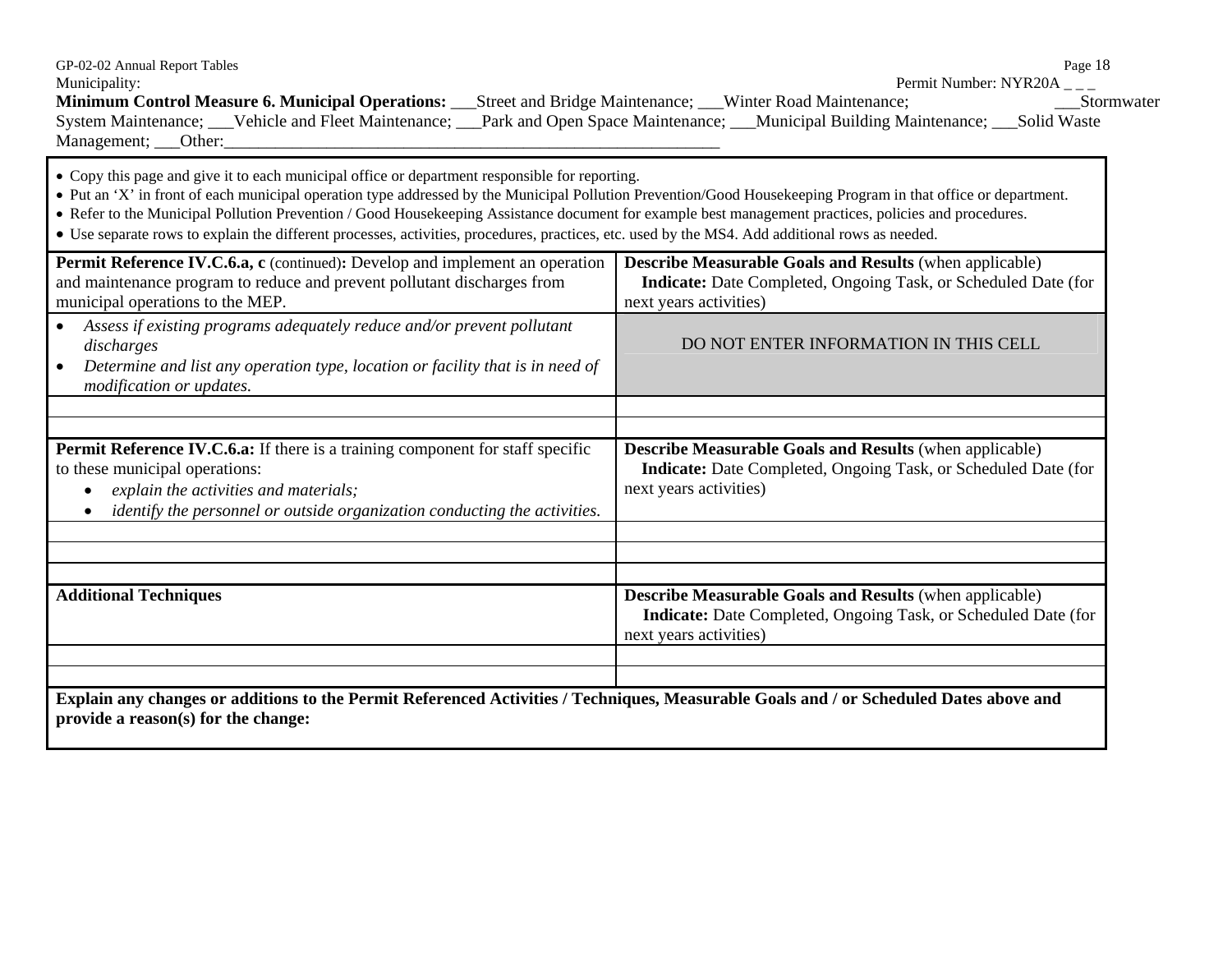| Did you include any of the following documents as appendices? Put a mark each appended document.                                                                                                                                                                                                                                                                                          |  |
|-------------------------------------------------------------------------------------------------------------------------------------------------------------------------------------------------------------------------------------------------------------------------------------------------------------------------------------------------------------------------------------------|--|
| Summary of public comments received on the annual report at the public presentation (Required)<br>Intended response to comments on the annual report ( <b>Required</b> )<br>Results of information collected and analyzed, including monitoring data; evaluation of assessment (modeling) of pollutant discharges,<br>including modeling results and pollutant transport trends.<br>Other |  |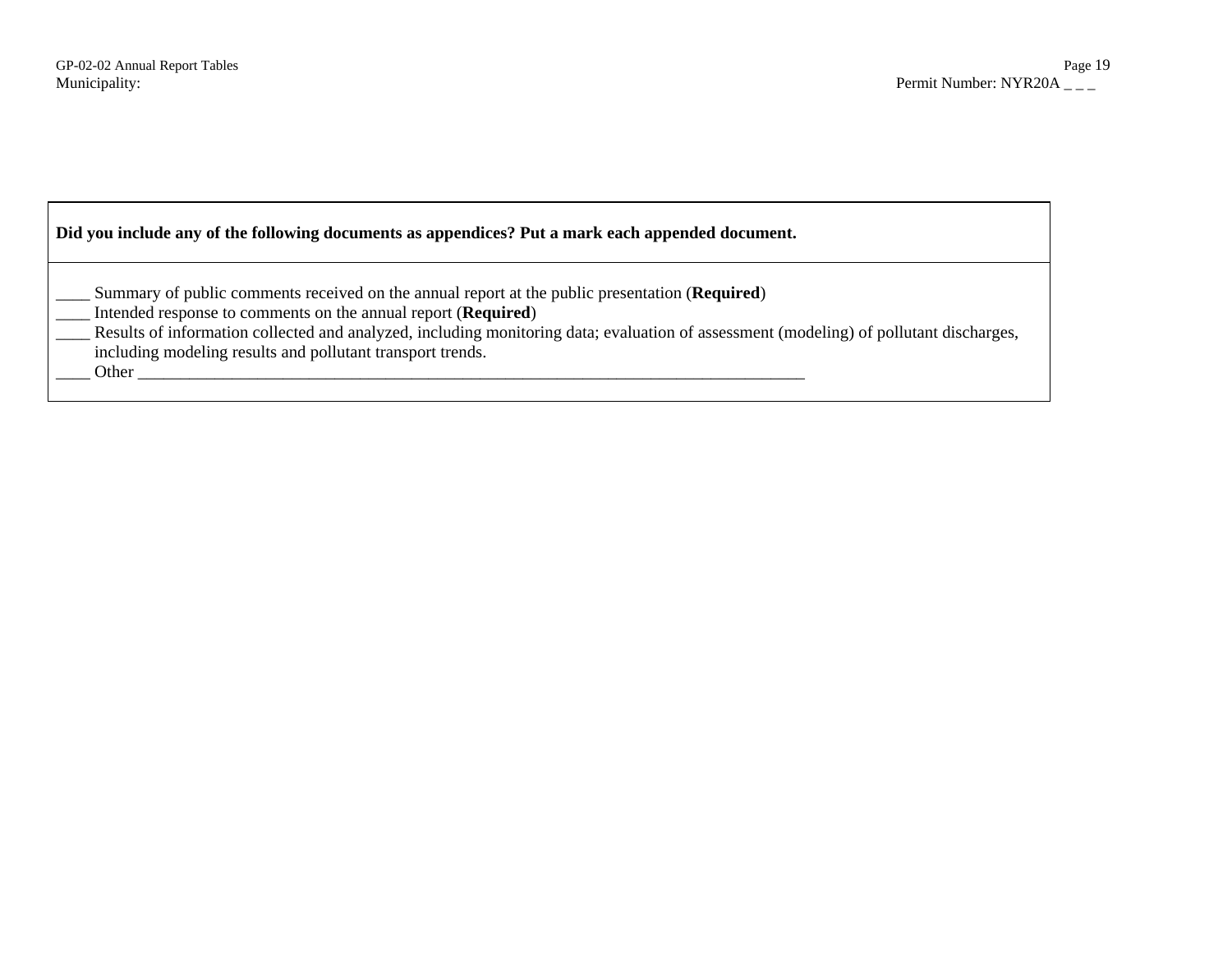# **ADDENDUM REPORTING FOR MS4S THAT LACK LEGAL AUTHORITY TO ADOPT REGUALTORY MECHANISMS FOR IDDE AND CONSTRUCTION / POST-CONSTRUCTION STORMWATER RUNOFF CONTROL**

#### **BE SURE TO INDICATE THE MS4 NAME AND PERMIT NUMBER IN THE HEADER**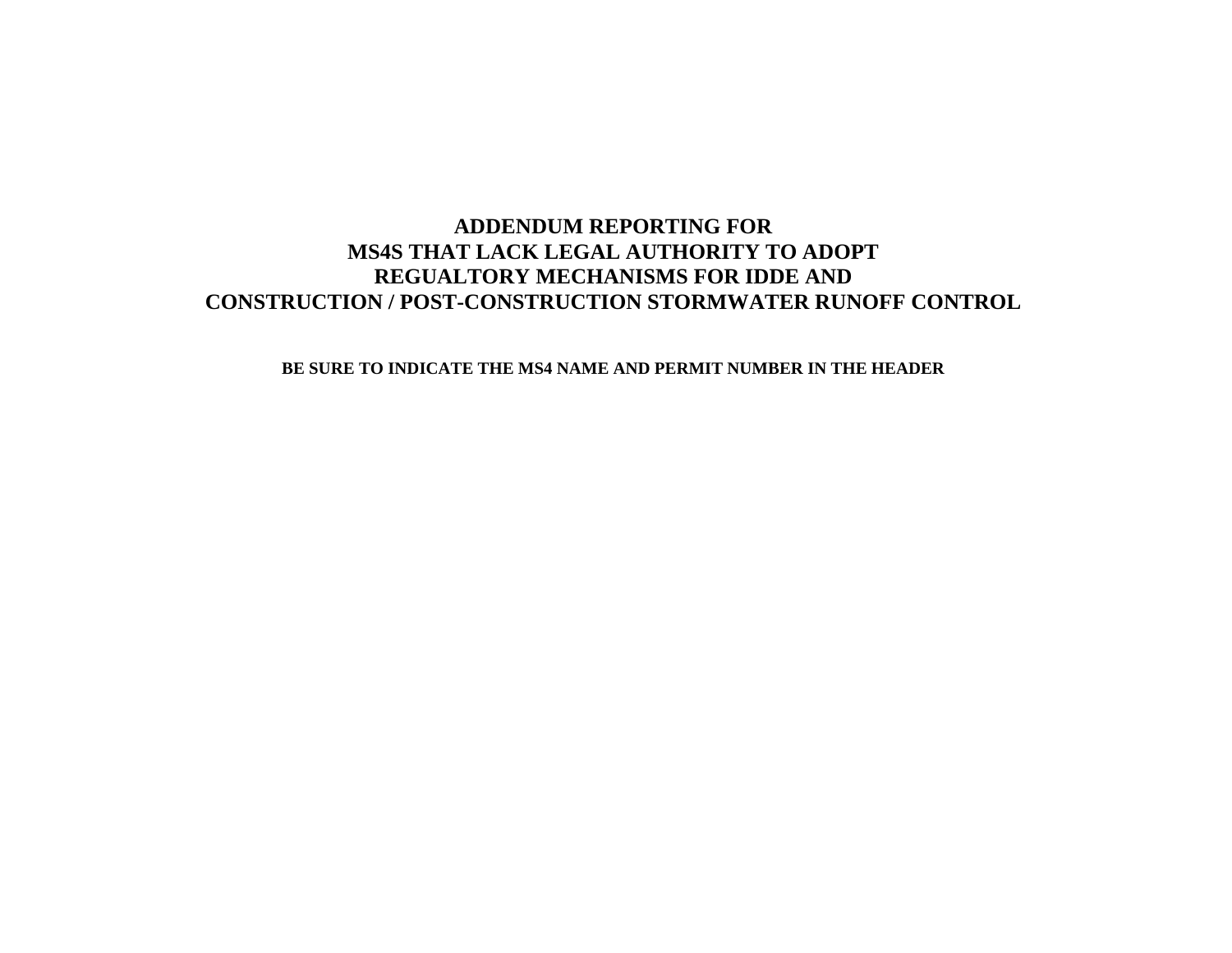#### **ADDENDUM 1. Minimum Control Measure 3. Illicit Discharge Detection and Elimination (IDDE) Local Law**   $\blacksquare$

|                                                                         | <b>Permit Reference IV.C.3.c:</b> Prohibit, through an ordinance, local law or other regulatory mechanism, illicit discharges into the MS4. The MS4s have |                                   |
|-------------------------------------------------------------------------|-----------------------------------------------------------------------------------------------------------------------------------------------------------|-----------------------------------|
| until year 5 to complete this work.                                     |                                                                                                                                                           |                                   |
| 1) When was this work completed or planned                              | Date completed:                                                                                                                                           | Not yet completed                 |
| to be completed?                                                        | Plan to complete for reporting in year:                                                                                                                   |                                   |
| 2) Indicate which of the control mechanisms or                          | Interconnection agreements                                                                                                                                | <b>Consultant Agreements</b>      |
| procedures to the right used by the MS4 notify                          | Maintenance directives / BMPS                                                                                                                             | <b>Construction/Bid Documents</b> |
| staff and others doing work on behalf of the                            | <b>Access Permits</b>                                                                                                                                     | Other                             |
| MS4 about prohibition of and enforcement<br>against illicit discharges: | <b>Tenant Leases</b>                                                                                                                                      |                                   |
| 3) Indicate which of these control mechanisms                           | Interconnection agreements                                                                                                                                | <b>Consultant Agreements</b>      |
| contain specific language prohibiting illicit                           | Maintenance directives / BMPS                                                                                                                             | Construction/Bid Documents        |
| discharges:                                                             | <b>Access Permits</b>                                                                                                                                     | Other                             |
|                                                                         | <b>Tenant Leases</b>                                                                                                                                      |                                   |
| 4) Explain how the MS4 intends to prohibit                              | Explanation:                                                                                                                                              |                                   |
| illicit discharges if:                                                  |                                                                                                                                                           |                                   |
| • none of the mechanisms in number 2 contain                            |                                                                                                                                                           |                                   |
| language prohibiting illicit discharges; or                             |                                                                                                                                                           |                                   |
| • the MS4 intends to add language to prohibit                           |                                                                                                                                                           |                                   |
| illicit discharges in other control mechanisms.                         |                                                                                                                                                           |                                   |
| 5) Explain how the MS4 (intends to) enforce                             | Explanation:                                                                                                                                              |                                   |
| against illicit dischargers within their                                |                                                                                                                                                           |                                   |
| jurisdiction?                                                           |                                                                                                                                                           |                                   |